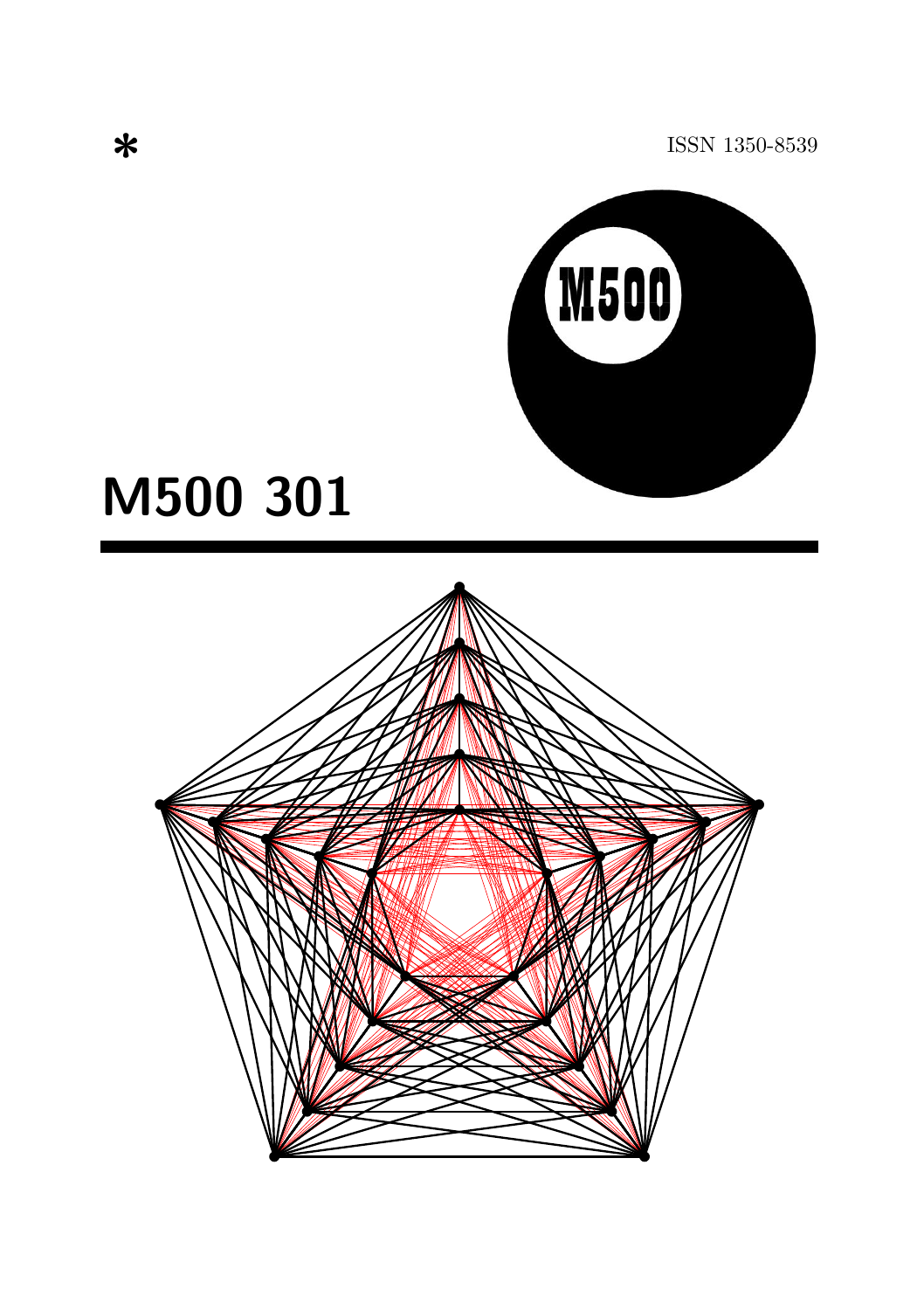### The M500 Society and Officers

The M500 Society is a mathematical society for students, staff and friends of the Open University. By publishing M500 and by organizing residential weekends, the Society aims to promote a better understanding of mathematics, its applications and its teaching. Web address: <m500.org.uk>.

The magazine M500 is published by the M500 Society six times a year. It provides a forum for its readers' mathematical interests. Neither the editors nor the Open University necessarily agree with the contents.

The Revision Weekend is a residential Friday to Sunday event providing revision and examination preparation for both undergraduate and postgraduate students. For details, please go to the Society's website.

The Winter Weekend is a residential Friday to Sunday event held each January for mathematical recreation. For details, please go to the Society's website.

Editor – Tony Forbes

Editorial Board – Eddie Kent Editorial Board – Jeremy Humphries

Advice for authors We welcome contributions to M500 on virtually anything related to mathematics and at any level from trivia to serious research. Please send material for publication to the Editor, above. We prefer an informal style and we usually edit articles for clarity and mathematical presentation. For more information, go to  $m500.org.uk/magazine/$  from where a LaTeX template may be downloaded.

#### Christopher Pile

We regret to have to inform you that M500 Society member Christopher Pile died on 12 May 2021. Chris's connection with the Society goes back a long way, to the early years of the Open University. He was a great enthusiast for recreational mathematics, particularly anything to do with polyhedra. His first contributions to the M500 magazine appeared in 1976, and he has been a frequent contributor over the years since then.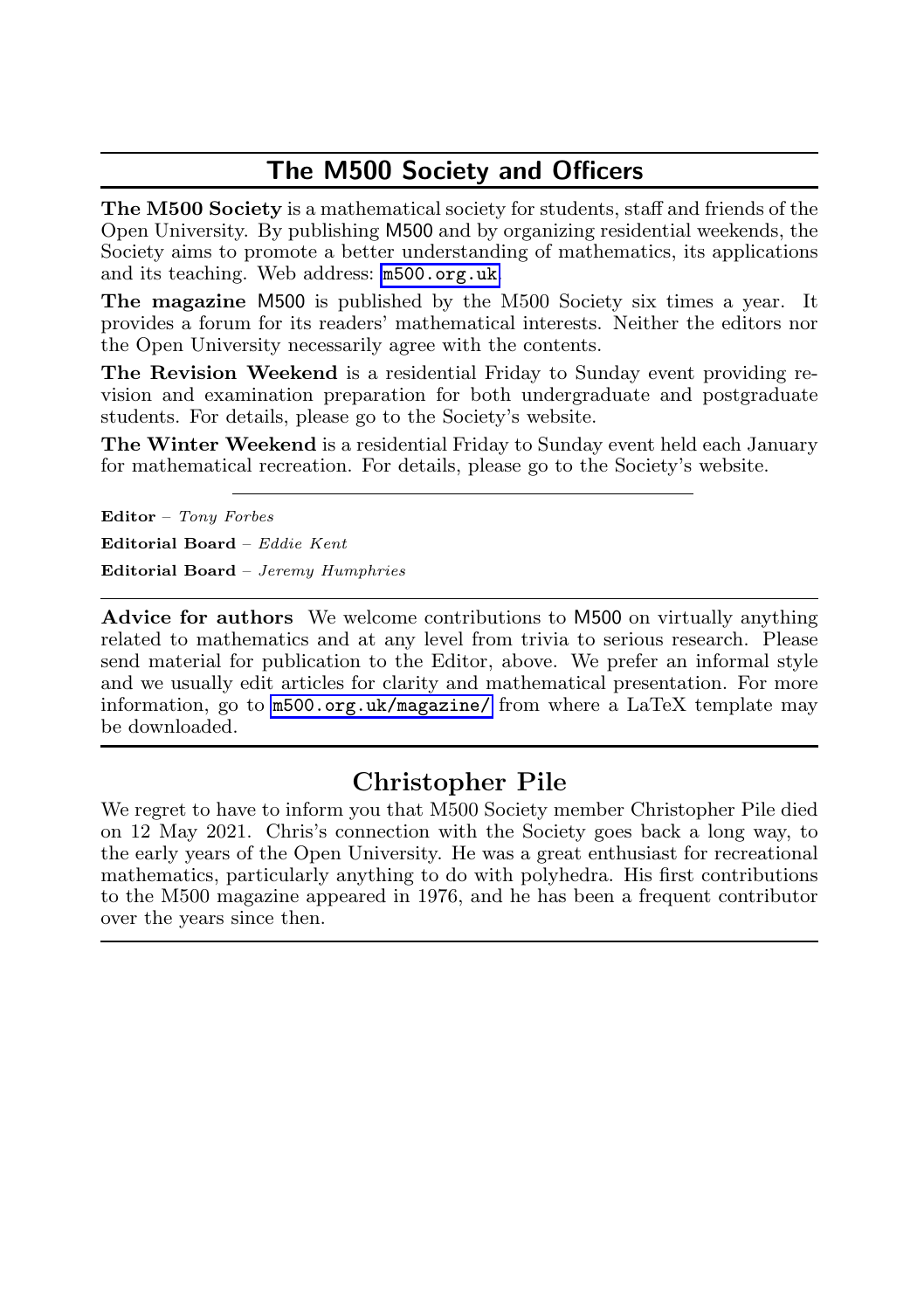# Chinese sections

## Alan Davies

### 1 Introduction

In the mid 1990s I went to a schools' lecture at the Royal Institution given by the late Pat Perkins. In the lecture she described the method of sections used by the ancient Chinese mathematicians to find the volumes of some common objects. I was particularly taken by the problem posed to find the volume common to two intersecting cylinders. I had, of course, seen the result using a triple integral in my undergraduate days. Since the principles involved are easily understood by year nine pupils, I developed a mathematics masterclass session to be presented in the series running at the University of Hertfordshire and I've presented it a number of times subsequently. Others have also done something similar. For readers interested in material suitable for presentation to a schools' audience the Nrich work produced by Emma McCaughan (2001) is an excellent resource.

# 2 Cavalieri's principle

Today we would recognise the method of these early Chinese mathematicians as the so-called Cavalieri's principle developed some thirteen hundred years later. In fact, this was not the first use of the technique. Archimedes, in the third century BC, had already developed a very similar method based on mechanical principles and he used it to find the volume of a sphere. The work, described in his *Method of mechanical theorems*, was thought to be lost but was found in the palimpsest (Wikipedia 2021a) discovered in 1906 (Heath 2002).

Bonaventura Cavalieri (1598 – 1647), as a disciple of Galileo, was encouraged to develop the idea of indivisibles, quantities which were infinitesimally small. In 1635 Cavalieri published the method in his highly-acclaimed Geometria indivisibilus continuorum and used it to develop the eponymous principle. We shall state his principle in the form given by Boyer (1968).

If two solids have equal altitudes and if sections made by planes parallel to the bases and at equal distances from them are always in the same ratio, then the volumes of the two solids are also in the same ratio.

The principle is illustrated in Figure [1](#page-3-0) where we have volumes  $V_1$  and  $V_2$ whose areas satisfy  $A_1/A_2 = k$ .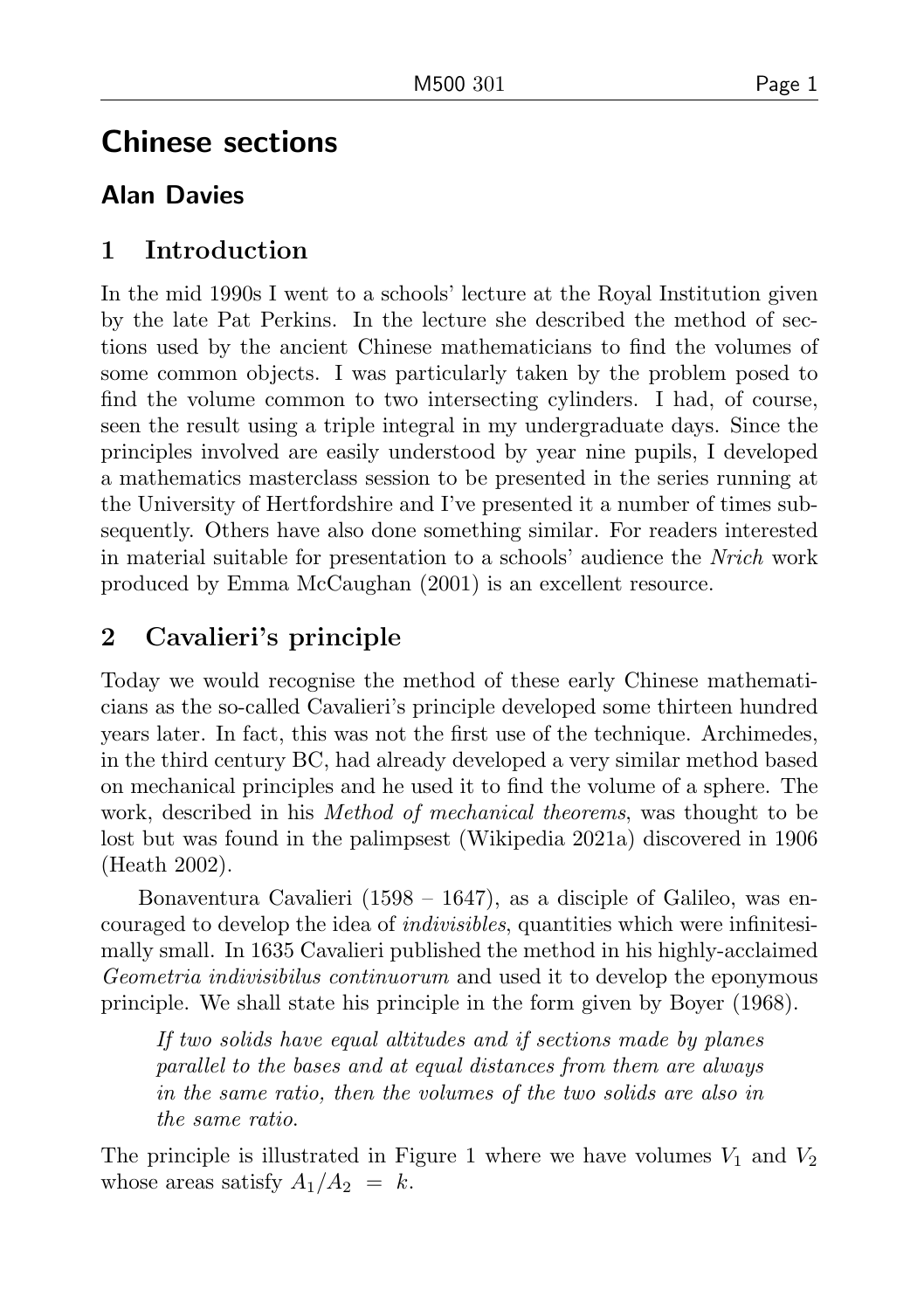

<span id="page-3-0"></span>Figure 1: Solids with equal altitudes, h. Sections  $A_1$  and  $A_2$  in a constant ratio, k, when  $h_1 = h_2$ .

With  $A_1/A_2 = k$ , Cavalieri's principle states that  $V_1/V_2 = k$ . Cavalieri used his approach to deduce the volume of a sphere from the known volume of a cone and a cylinder (Wikipedia 2021b).

#### 3 Chinese sections

We move back now to those early mathematicians in China and, in particular, to Liu Hui  $(c.225 - c.295)$  and his attempt to find a formula for the volume of a sphere. Liu Hui knew that a sphere of radius  $r$  could be circumscribed by a cube two of whose faces are horizontal and that the cube also circumscribes an object called a  $m\acute{\iota}u$  by the Chinese. The word mouhetanggài literally means 'two close-fitted square lids'. The móuhéfānggài is the volume contained by the intersection of two horizontal cylinders, each of radius  $r$ , whose coplanar axes are perpendicular. It's also the volume contained by a pair of folding cloth mesh covers, the type used to protect food in the summer, see Figure [2,](#page-3-1) placed base-to-base.



<span id="page-3-1"></span>Figure 2: Folding cloth mesh food cover.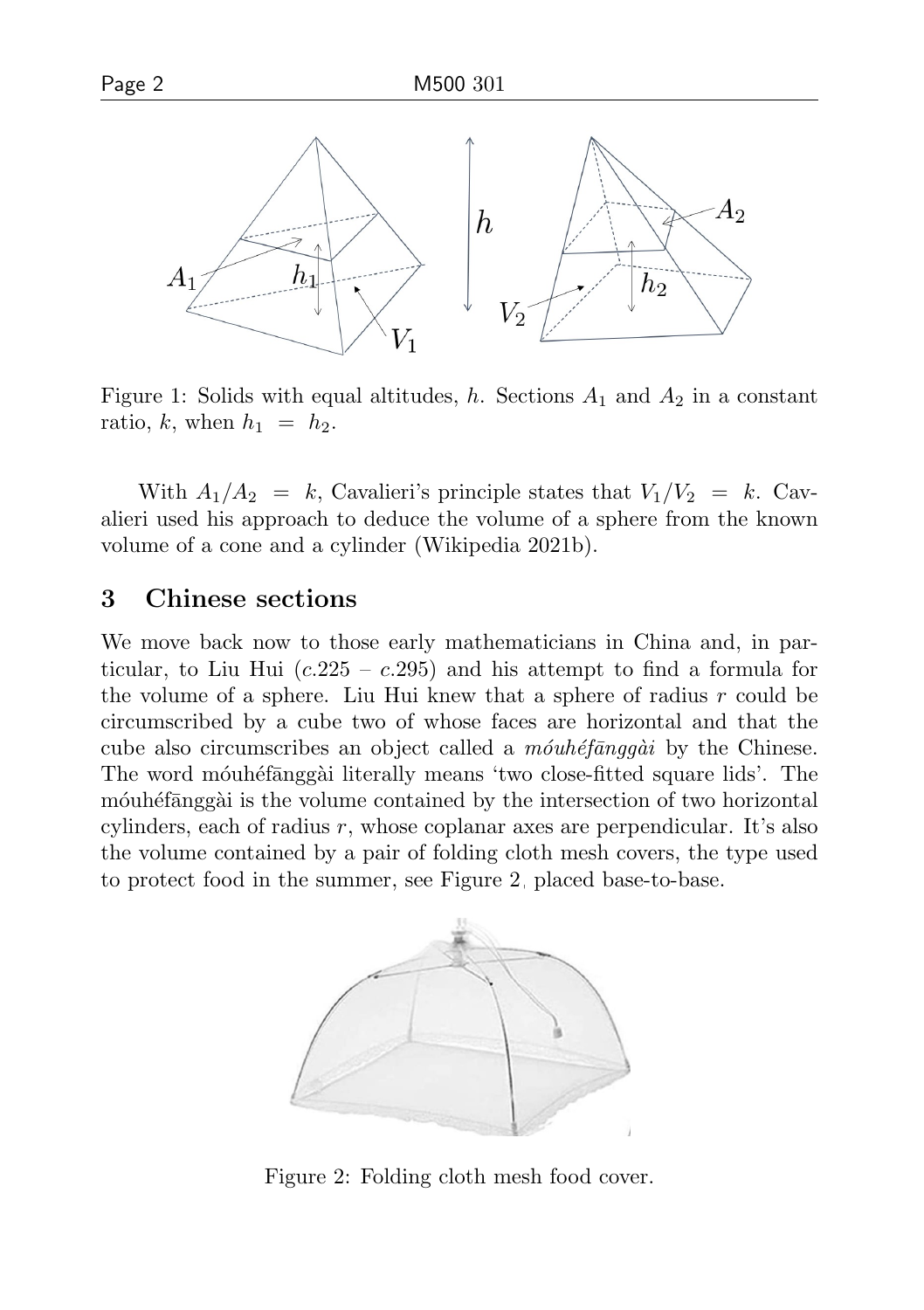The mouhethange a also circumscribes the sphere and the important property is that the cross sectional areas of the mounted are squares which are in a constant ratio with the latitudinal small circles of the sphere. Hence if Liu Hui could find an expression for the volume of the mountefranggàin he could find one for the volume of a sphere. Unfortunately for Liu Hui he was unable to find such an expression. It was another two hundred years before Zu Chongzhi (429 – 500) and his son Zu Gengzhi ( $c.450 - c.520$ ) were able to find an expression for this much more complicated volume. Zu Chongzhi's major claim to mathematical fame is his amazingly accurate approximations to the value of  $\pi$ : 3.1415926  $\lt \pi \lt 3.1415927$  and  $\pi \approx 355/113$ , the latter value not being known in Europe for another thousand years (Kiang 1972).

A note on Chinese names is worthwhile here. Zu Chongzhi is sometimes known as Tsu Ch'ung-Chih and it is in this form that a crater on the far side of the Moon is named. The word mouhetanggài is written in the modern Hànyŭ P $\overline{\text{inv}}$ in system now in use in China. The interested reader can find the Chinese symbols for the names in this article in the works of Kiang (1972), Lam and Shen (1985) and Polster (2004).

#### The vángmă

To follow the Chinese approach we first have to construct a  $y\acute{a}n$   $q\ddot{m}\acute{a}$  (Brunton 1973). Every cube can be divided into three identical solids. Each of these solids is called a yángm $\ddot{a}$ , see Figure [3.](#page-4-0) If the side of the cube is a then we shall say that the yángm $\ddot{a}$  has side a.



<span id="page-4-0"></span>Figure 3: Yángmă, one third of a cube.

We shall need the value of the cross section of a yángm $\ddot{a}$ , of side r, at a height x as shown in Figure [4.](#page-5-0)

Using similar triangles in Figure [4](#page-5-0) we see that the cross section at height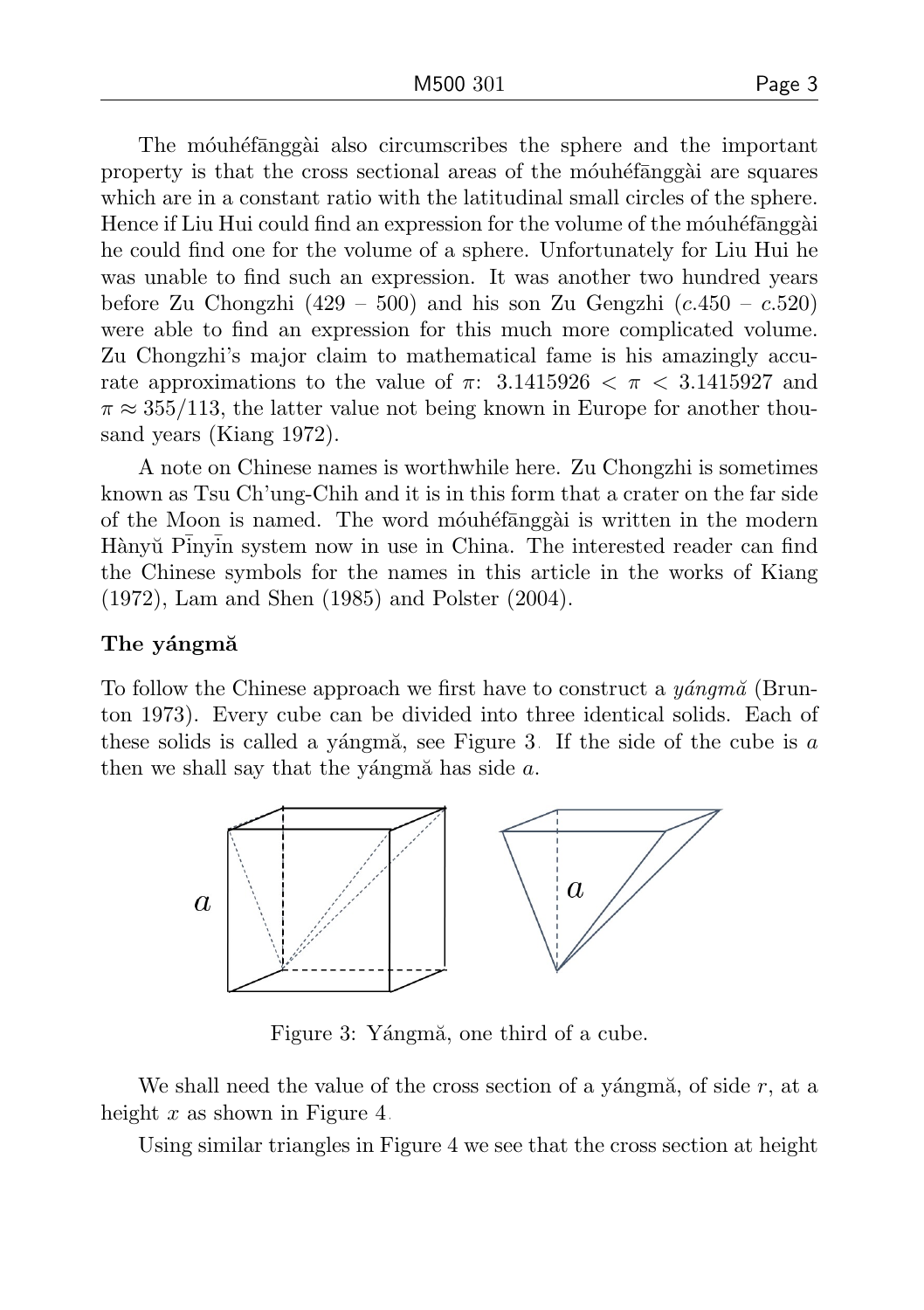$x$  is a square of side  $x$  whose area is given by

<span id="page-5-1"></span>
$$
A_{\text{yangma}} = x^2. \tag{1}
$$

Since the cube has volume  $r^3$  we can write

<span id="page-5-2"></span>
$$
V_{\text{yangma}} = \frac{1}{3}r^3. \tag{2}
$$



<span id="page-5-0"></span>Figure 4: Cross section of yángmã at a height x.

In the Appendix the interested reader can find a template to make a yángm<sub>a</sub> from card.

#### The móuhéfānggài

Now, we turn our attention to the mounted angular. Since it is the volume enclosed by the intersection of two identical cylinders, whose axes are orthogonal and lie in the same plane, the cross section in the plane of the axes is a square, see Figure [5.](#page-6-0)

If the cylinders have radius r then an octant of the mounted fanggài fits snugly into a cube of side  $r$ , as shown in Figure [6\(](#page-6-1)a).

The cross sections at height x are shown in Figure  $6(b)$ , where the dashes denote the square section of the cube, side  $r$ , and the solid lines form the square section of the mounted side is yet to be determined. A vertical section through the móuhéfanggài and the cube is shown in Figure [7](#page-7-0) from which we see that

$$
l^2 = r^2 - x^2.
$$

Now the area of the L-shaped section in Figure [6\(](#page-6-1)b) is given by

$$
A_{\text{L-shape}} = r(r - l) + l(r - l)
$$
  
=  $r^2 - l^2 = x^2 = A_{\text{yangma}}$ ,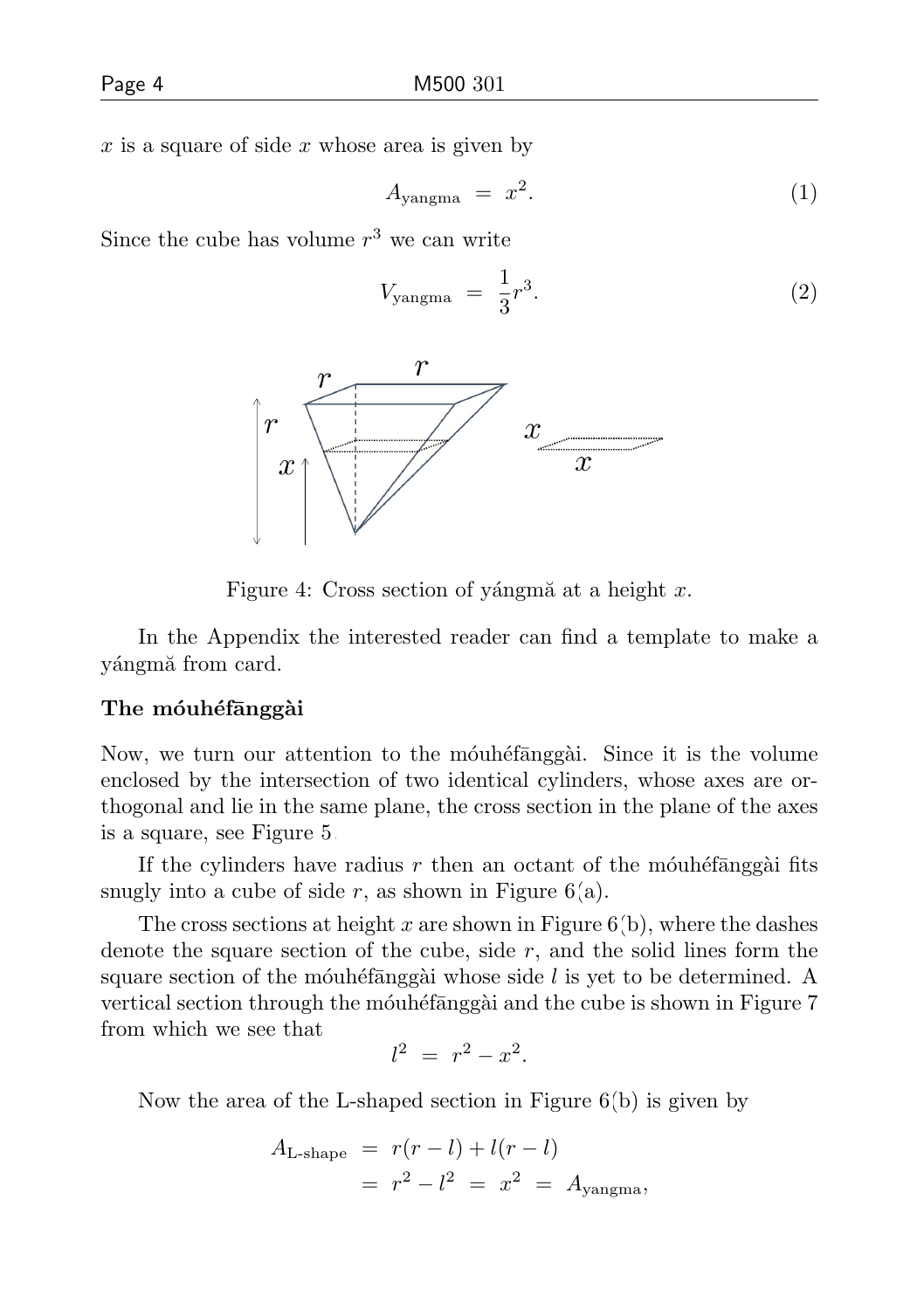

<span id="page-6-0"></span>Figure 5: Intersection of two identical cylinders.



<span id="page-6-1"></span>Figure 6: Octant of mouhéfanggài fitting snugly in a cube (after Mc-Caughan, 2001).

using equation [\(1\)](#page-5-1). Hence it follows, from equation [\(2\)](#page-5-2) that

$$
V_{\text{L-shape}} = V_{\text{yangma}}
$$

$$
= \frac{1}{3}r^3.
$$

If we consider the diagram in Figure [6](#page-6-1) we see that the volume of the octant of the móuhéfānggài is given by

$$
r^3 - V_{\text{L-shape}} = \frac{2}{3}r^3
$$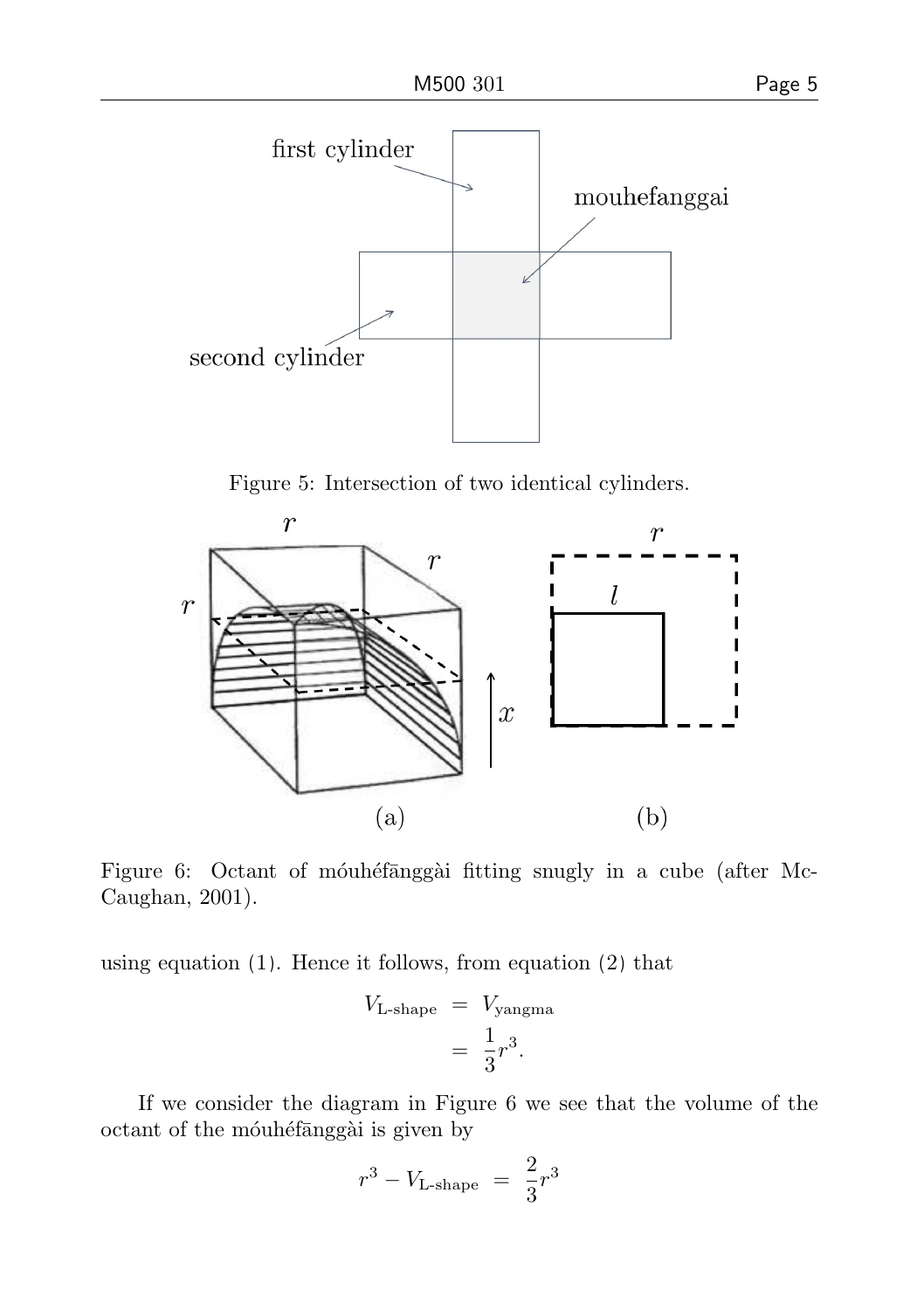



<span id="page-7-0"></span>Figure 7: Vertical section through the mounted and the cube.

and so

$$
V_{\text{mouhefanggai}} = \frac{16}{3}r^3. \tag{3}
$$

This was the value found by the Zus, father and son, in the fifth century. For completeness we shall show how they then used Liu Hui's idea to find the volume of a sphere.

#### The sphere

Now imagine a sphere of radius  $r$  fitting snugly inside the mounter-horizontal slice at height x is shown in Figure [8\(](#page-7-1)a).



<span id="page-7-1"></span>Figure 8: (a) Horizontal slice at height x, (b) vertical section through the octant of the sphere.

In Figure [8\(](#page-7-1)b) we show a vertical slice through an octant of the sphere and from the diagrams in Figure [8](#page-7-1) we see that

$$
A_{\text{circle}} = \pi(r^2 - x^2) \text{ and } A_{\text{square}} = 4(r^2 - x^2).
$$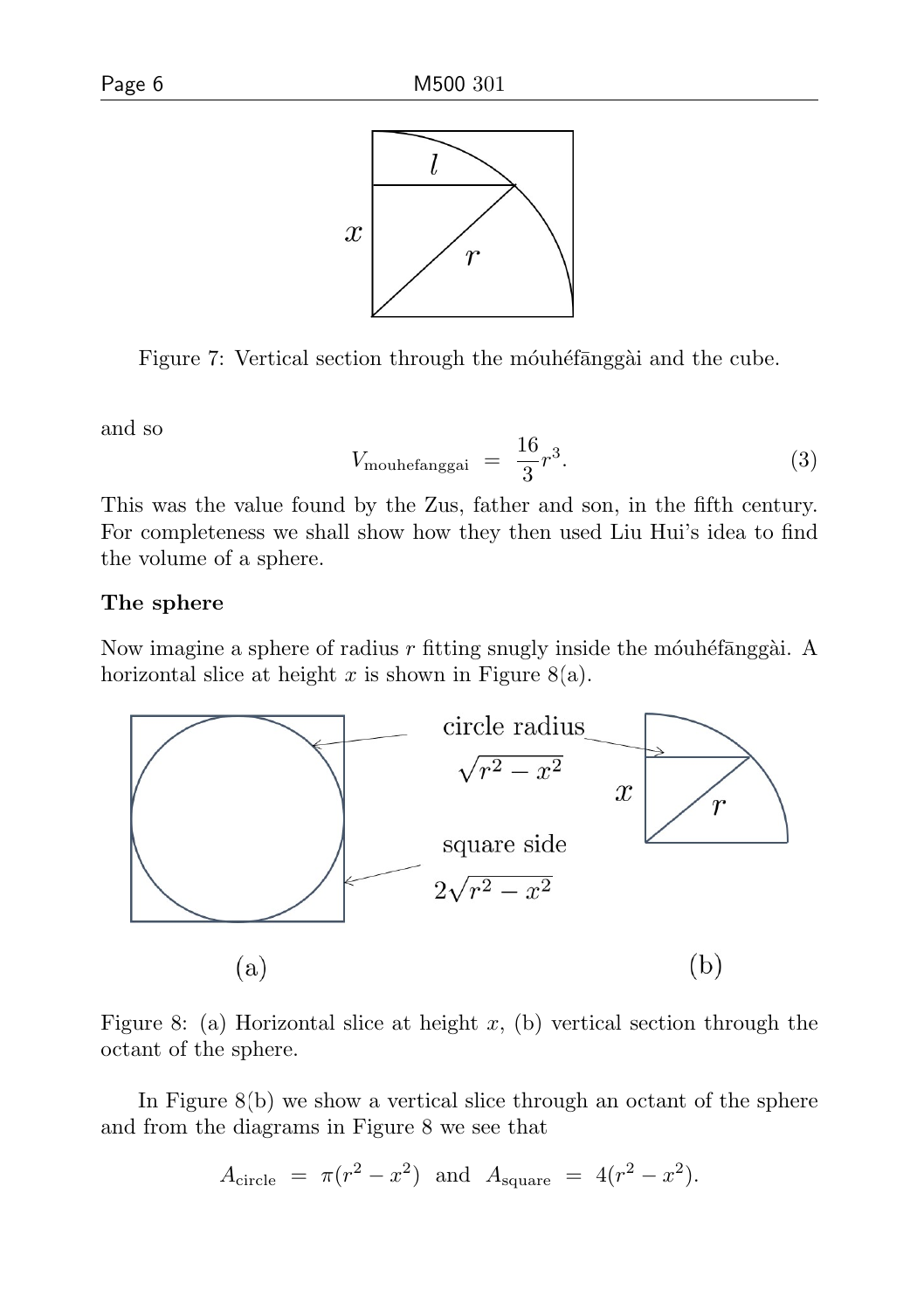Hence

$$
\frac{A_{\text{circle}}}{A_{\text{square}}} = \frac{\pi}{4}
$$

and it follows that

$$
\frac{V_{\text{sphere}}}{V_{\text{mouhefanggai}}} = \frac{\pi}{4}.
$$

Hence the volume of the sphere is given by

$$
\frac{\pi}{4}V_{\text{mouhefanggai}} = \frac{4}{3}\pi r^3.
$$

#### 4 Postscript

We could, of course, use calculus to obtain the volume of the mounteralisation-

$$
V_{\text{mouhefanggai}} = \int_{-r}^{r} \int_{-\sqrt{r^2 - z^2}}^{\sqrt{r^2 - z^2}} \int_{-\sqrt{r^2 - z^2}}^{\sqrt{r^2 - z^2}} dx \, dy \, dz = \frac{16}{3} r^3
$$

but this is far less elegant.

Even worse, we could use our favourite CAS package! The MATLAB code is as follows.

$$
\begin{array}{c}\n\text{int}(\text{int}(\text{int}(1,-\text{sqrt}(r^2-z^2),\text{sqrt}(r^2-z^2)),\\
-\text{sqrt}(r^2-z^2),\text{sqrt}(r^2-z^2)),-r,r)\n\end{array}
$$

#### 5 References

Boyer, C. B. (1968), A History of Mathematics, Wiley.

Brunton, J. (1973), The cube dissected into three vángmă, *Math. Gazette*, 57, 66–67.

Heath, T. L. (2002), The Works of Archimedes, Dover.

Kiang, T. (1972), An old Chinese way of finding the volume of a sphere, Math. Gazette, 56, 88–91.

Lam, L.-Y. and Shen, K. (1985), The Chinese concept of Cavalieri's principle and its applications, Historia Mathematica, 12, 219–228.

McCaughan, E. (2001), Mouhefanggai, Nrich, 1412, [https://nrich.](https://nrich.maths.org/1412) [maths.org/1412](https://nrich.maths.org/1412), accessed 13/05/2021.

Polster, B. (2004), Q.E.D. Beauty in Mathematical Proof, Walker.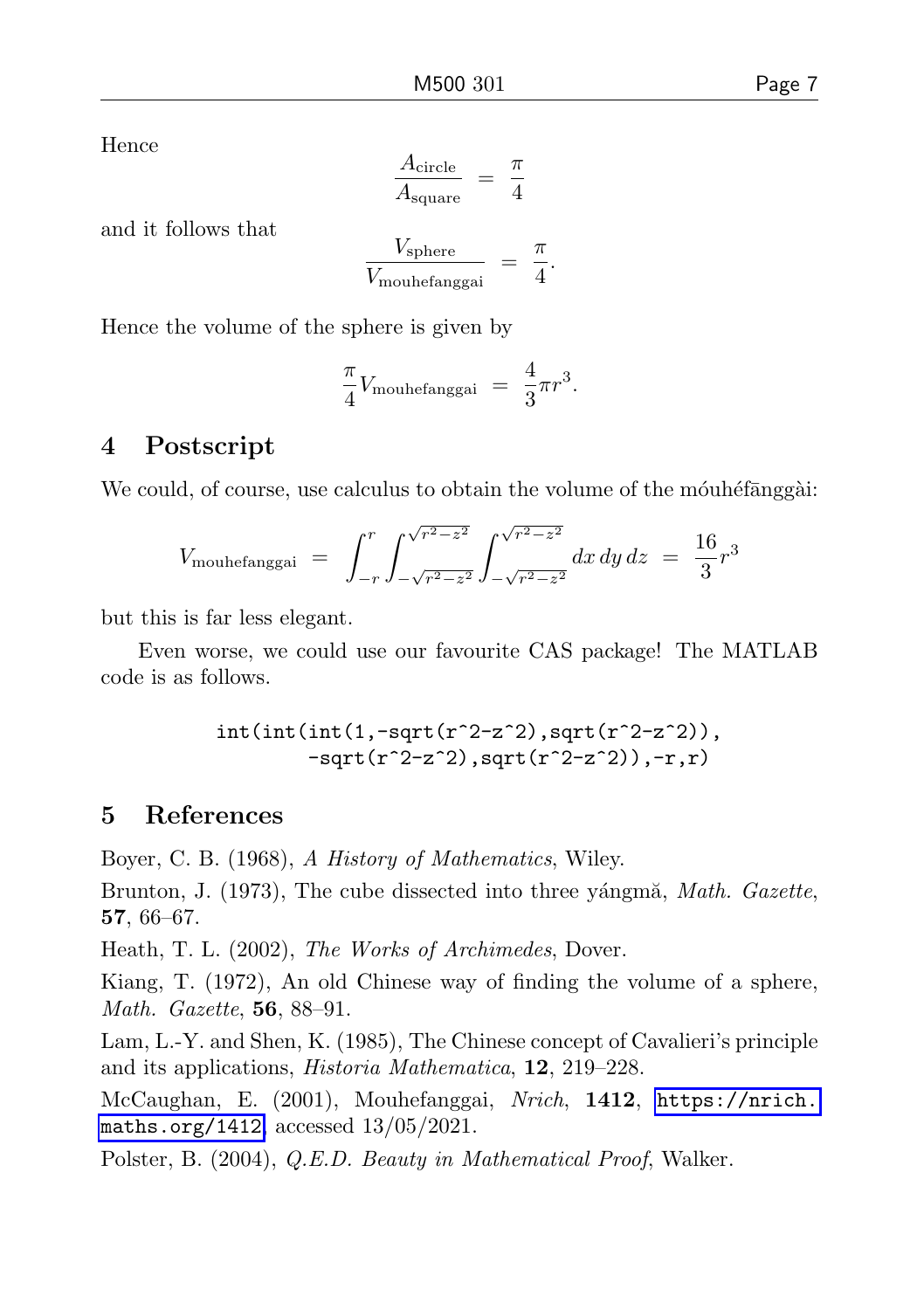Pritchard, C. (ed.) (2003), The Changing Shape of Geometry, Cambridge University Press.

Wikipedia (2021a), [https://en.wikipedia.org/wiki/Archimedes\\_](https://en.wikipedia.org/wiki/Archimedes_Palimpsest) [Palimpsest](https://en.wikipedia.org/wiki/Archimedes_Palimpsest), accessed 13/05/2021.

Wikipedia (2021b), [https://en.wikipedia.org/wiki/Cavalieri%27s\\_](https://en.wikipedia.org/wiki/Cavalieri%27s_principle) [principle](https://en.wikipedia.org/wiki/Cavalieri%27s_principle), accessed 13/05/2021.

#### 6 Appendix

In Figure [9](#page-9-0) we show a template for the yángma in a unit cube.



<span id="page-9-0"></span>Figure 9: Yángmă, one third of a cube.

# Problem 301.1 – Power sum

#### Tony Forbes

Let  $b$  and  $k$  be integers greater than 1. Show that

$$
S(b,k) = \sum_{i=0}^{\infty} \frac{1}{\sum_{j=0}^{k-1} b^{ki+j}} = \frac{(b-1) b^k}{(b^k - 1)^2}.
$$

For example,

$$
S(2,2) = \frac{1}{1+2} + \frac{1}{4+8} + \frac{1}{16+32} + \dots = \frac{4}{9},
$$
  

$$
S(10,3) = \frac{1}{1+10+100} + \frac{1}{1000+10000+100000} + \dots = \frac{1000}{110889}.
$$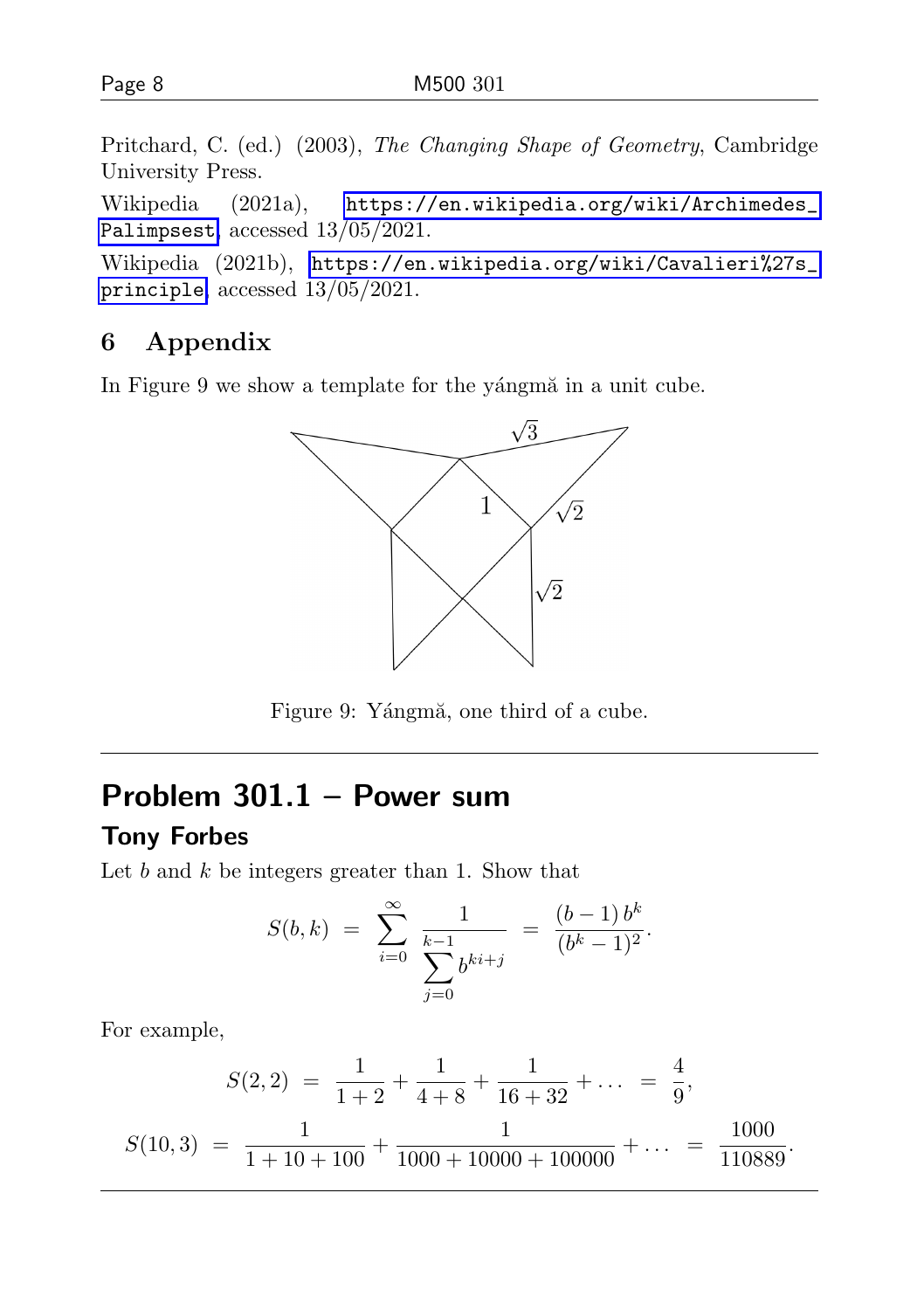# Solution 296.1 – Divisibility

Let m and n be positive integers with  $m \geq 4$ . Show that

$$
(mn)! - m! \, (n!)^m \equiv 0 \; (\text{mod } n^{m+3}),
$$

or find a counter-example.

#### Ted Gore

Let

$$
p = \frac{(mn)!}{(n!)^m m!}.
$$

Then

$$
(mn)! - m!(n!)^m = m!(n!)^m(p-1).
$$

I use an example to demonstrate that  $(mn)!$  is divisible by  $m!(n!)^m$ . For  $(m, n) = (4, 5)$  we get

 $20! = (20 \cdot 19 \cdot 18 \cdot 17 \cdot 16)(15 \cdot 14 \cdot 13 \cdot 12 \cdot 11)(10 \cdot 9 \cdot 8 \cdot 7 \cdot 6)(5 \cdot 4 \cdot 3 \cdot 2 \cdot 1).$ 

Taking the largest value from each set we get

20! =  $4! \cdot 5^4(19 \cdot 18 \cdot 17 \cdot 16)(14 \cdot 13 \cdot 12 \cdot 11)(9 \cdot 8 \cdot 7 \cdot 6)(4 \cdot 3 \cdot 2 \cdot 1).$ 

Each set of four consecutive numbers is divisible by 4!. So  $20! = 4! \cdot (5!)^4 p$ , where  $p = (19 \cdot 3 \cdot 17 \cdot 4)(7 \cdot 13 \cdot 11)(9 \cdot 2 \cdot 7)$ . Note that p is not divisible by 5. In this case  $p - 1 = 782183 \cdot 5^4$ .

We need to show that  $m!(n!)^m(p-1) \equiv 0 \pmod{n^{m+3}}$ . Let

$$
G(m,n) = \left\lfloor \frac{m}{n} \right\rfloor + \left\lfloor \frac{m}{n^2} \right\rfloor + \left\lfloor \frac{m}{n^3} \right\rfloor + \ldots,
$$

where  $\vert \cdot \vert$  is the floor of its argument.

If  $n$  is prime then  $G$  returns the highest power of  $n$  that divides  $m!$ . When n is compound then the highest power of n may be greater than  $G$ .

We can say immediately that  $G(m, n) \geq 3$  if  $m \geq 3n$  or if  $m \geq n^2$ . What about other combinations of  $m$  and  $n$ ?

Let  $m!(n!)^m = xn^{m+b+f}$ , where  $b = G(m, n)$  and f is the power of n in  $m!(n!)^m$  generated by the factors of n less than n itself.

Let  $p = yn^c + k$ , so that  $p - 1 = yn^c + k - 1$ . Let

$$
(mn)! - m!(n!)^m = zn^d = xn^{m+b+f}(p-1).
$$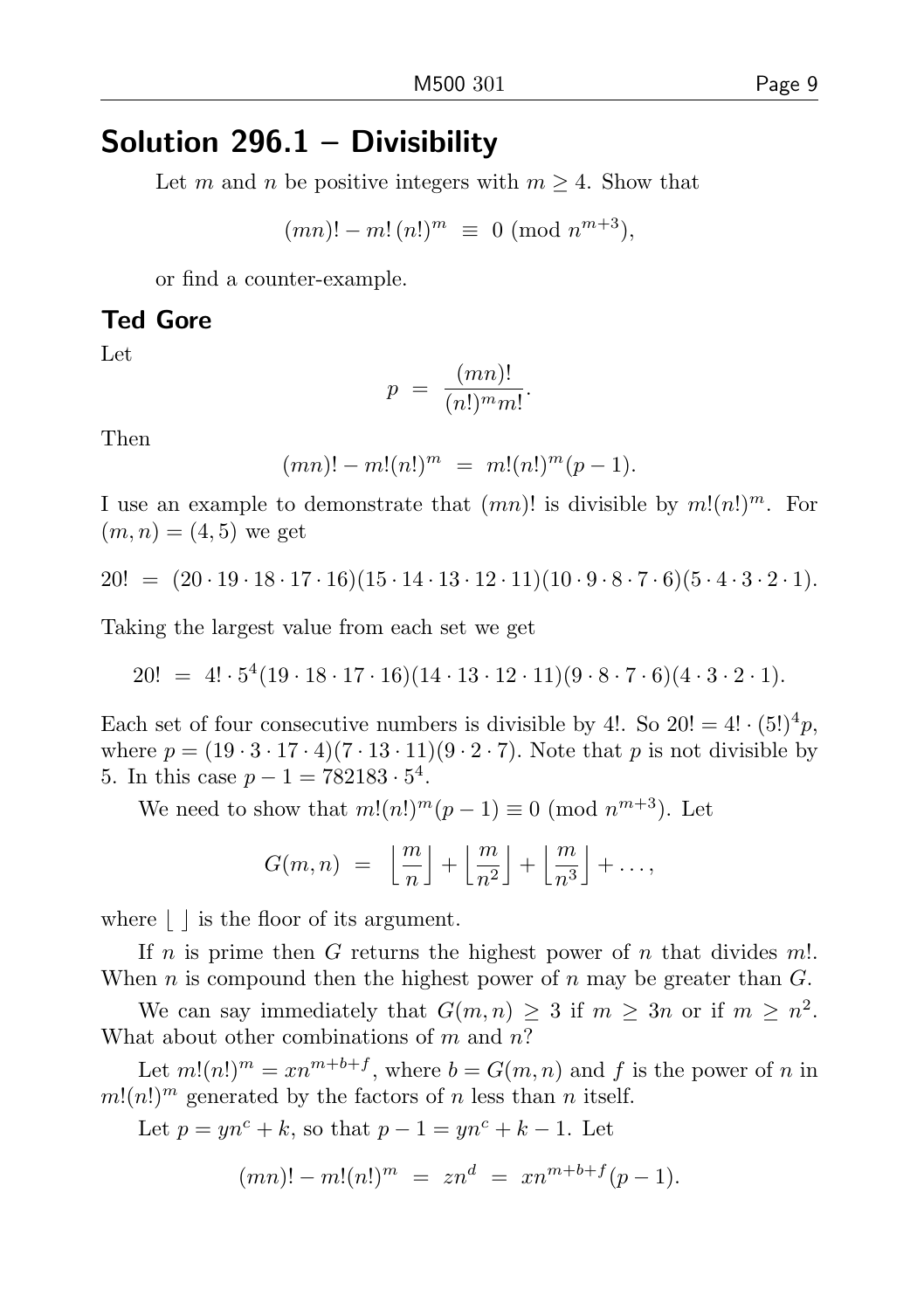If  $k = 1$ , then  $zn^d = xn^{m+b+f}yn^c$ , so that  $d = m + b + f + c$ . Otherwise  $zn^d = xn^{m+b+f}(p-1)$ , so that  $d = m+b+f$ .

We need to show that  $zn^d \equiv 0 \pmod{n^{m+3}}$ .

It's easily seen that the condition is true for  $n = 4$ . For all compound  $n > 4$ , Wilson's theorem tells us that  $(n-1)! \equiv 0 \pmod{n}$ , so that  $f \geq m$ . Therefore we need to show that, for a prime, if  $b + f < 3$  then  $k = 1$  and  $c \geq 3 - (b + f).$ 

I use  $(4, 5)$  to demonstrate that k always equals 1 for an odd prime n. To obtain  $q_t$  we start with the subset that has tn as its highest value and remove that value. So we take the first subset  $(20 \cdot 19 \cdot 18 \cdot 17 \cdot 16)$  and remove the first value to give

$$
q_4 = (19 \cdot 18 \cdot 17 \cdot 16) = (20 - 1)(20 - 2)(20 - 3)(20 - 4) = \alpha(5) + 4!,
$$

where  $\alpha(n)$  denotes a polynomial such that each term is divisible by at least n. We know that  $q_4$  is divisible by 4! so that  $\alpha(5)$  is divisible by 4!.

This procedure can be carried out for each subset to give

$$
p = \frac{(19 \cdot 18 \cdot 17 \cdot 16)(14 \cdot 13 \cdot 12 \cdot 11)(9 \cdot 8 \cdot 7 \cdot 6)(4 \cdot 3 \cdot 2 \cdot 1)}{(4!)^4}
$$
  
= (3875 + 1)(1000 + 1)(125 + 1)  
= (31 \cdot 5<sup>3</sup> + 1)(8 \cdot 5<sup>3</sup> + 1)(5<sup>3</sup> + 1).

We see now that p actually equals  $\alpha(5^3) + 1$  and we might expect c to be 3. In fact,  $p - 1 = 782183 \cdot 5^4$  which satisfies the condition  $c \geq 3$ .

We need to show that, for an odd prime  $n > 3$ ,  $c \geq 3$ . Taking

$$
q_t = (tn-1)(tn-2)(tn-3)(tn-4),
$$

where  $n = 5$ , we have

$$
q_t = t^4 n^4 - 10t^3 n^3 + 35t^2 n^2 - 50tn + 24.
$$

Obviously every term but the constant term is divisible by  $n^3$ .

With  $q_t = (tn-1)(tn-2)(tn-3)(tn-4)$  the expansion of the term in n is

$$
-4!\left(\frac{1}{1}+\frac{1}{2}+\frac{1}{3}+\frac{1}{4}\right)tn = -50tn = -2tn^{3}.
$$

And the expansion of the term in  $n^2$  is

$$
4! \left(\frac{1}{2} + \frac{1}{3} + \frac{1}{4} + \frac{1}{6} + \frac{1}{8} + \frac{1}{12}\right)t^2 n^2 = 35t^2 n^2 = 7t^2 n^3.
$$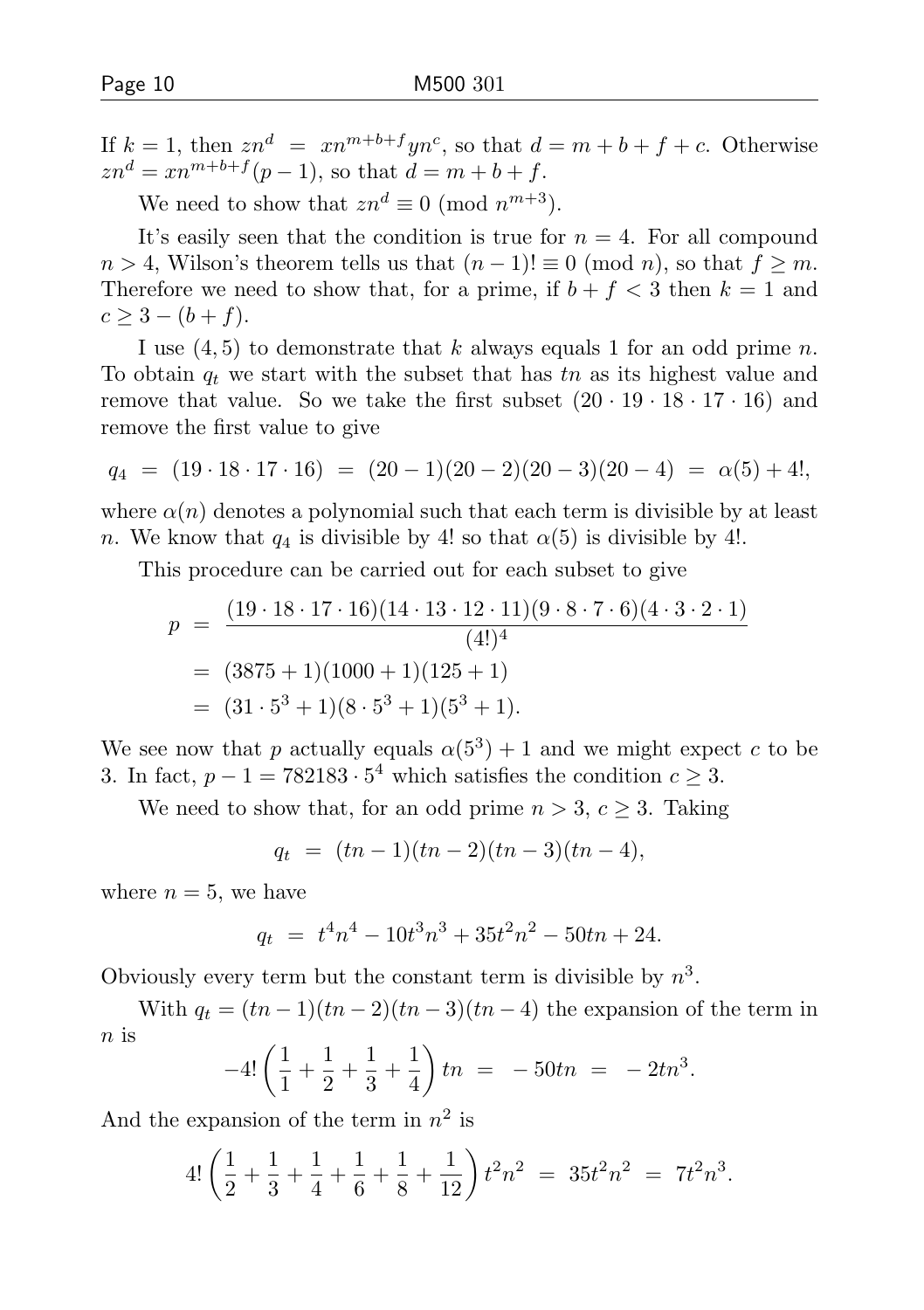These results suggest two conjectures. For primes greater than 3,

$$
(n-1)!\sum_{i=1}^{n-1} \frac{1}{i}
$$
 is divisible by  $n^2$ , and  
 $(n-1)!\sum_{1 \le i < j \le n-1} \frac{1}{ij}$  is divisible by n.

I have confirmed they are true for the primes from 5 up to 1999. If the two conjectures are accepted, then for all primes  $n > 3$ , we have  $c \geq 3$ .

A similar procedure for  $n = 3$  shows that  $b \ge 1$  and  $c \ge 2$ . For  $n = 2$ , we have  $b \geq 3$  and  $c \geq 1$ .

Now the coefficients 50 and 35 are Stirling numbers of the first kind; 50 being  $s(5, 2)$  and 35 being  $s(5, 3)$ .

The conjectures become that  $s(n, 2)$  is divisible by  $n^2$  and  $s(n, 3)$  is divisible by n. Wolstenholme's theorem is proof of the first. I have not found a specific proof of the second.

#### Tommy Moorhouse

Our strategy is to extract factors of  $n$  before proving that a certain sum is divisible by n, leading to the stated result. We first set out some lemmas.

**Lemma 1** If *n* is composite then  $(n-1)! \equiv 0 \pmod{n}$ .

**Proof** If  $n = ab$  for integers a and b both greater than 1, then a and b are both smaller than  $n-1$  and so both are factors of  $(n-1)!$ . Hence n is also a factor.  $\Box$ 

**Lemma 2** If  $n$  is a prime greater than 3 then  $\sum_{k=1}^{n-1} k^2 \equiv 0 \pmod{n}.$  $k=1$ 

Proof This follows from the expression for the sum of consecutive squares

$$
\sum_{k=1}^{n-1} k^2 = \frac{1}{6}n(2n-1)(n-1).
$$

Since *n* is prime it is easily checked that the term  $(2n-1)(n-1)$  is divisible by 6, so that the sum is divisible by n.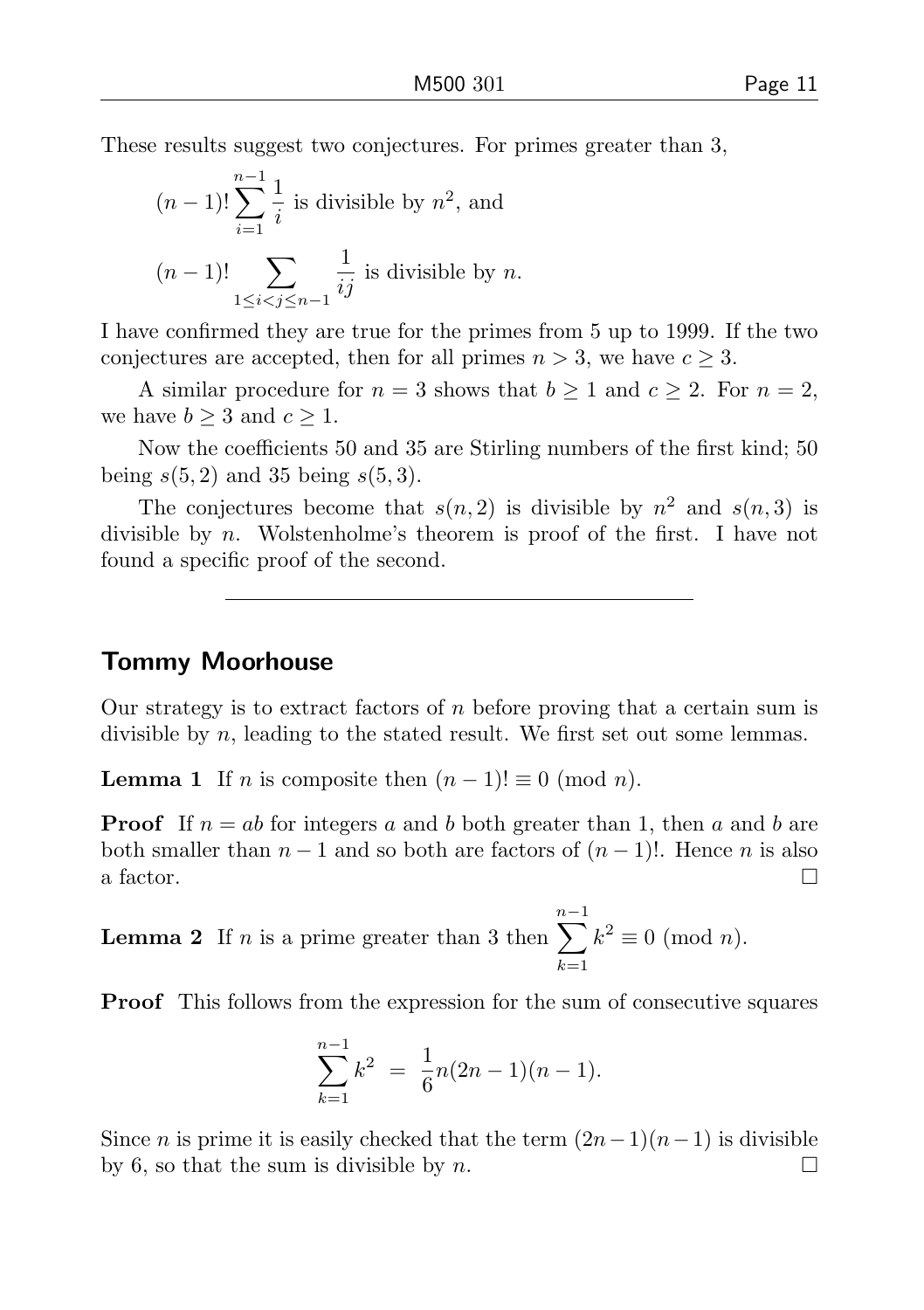Now we expand the expression

$$
(nm)! = nm(nm-1)\cdots n(m-1)\cdots n(m-k)\cdots n(n-1)\cdots 2\cdot 1.
$$

We can extract a factor  $n^m m!$  to leave  $n^m m! Q(m, n)$  where

$$
Q(n,m) = (nm-1)(nm-2)\cdots(n(m-1)+1)(n(m-1)-1)\cdots
$$
  
\n
$$
= (n^2(m-1)^2 - (n-1)^2)(n^2(m-1)^2 - (n-2)^2)\cdots
$$
  
\n
$$
\cdots (n^2(m-1)^2 - 1^2)
$$
  
\n
$$
\times (n^2(m-3)^2 - (n-1)^2)(n^2(m-3)^2 - (n-2)^2)\cdots
$$
  
\n
$$
\cdots (n^2(m-3)^2 - 1^2)
$$
  
\n
$$
\times (n^2 - (n-1)^2)(n^2 - (n-2)^2)\cdots (n^2 - 1^2).
$$

Here we have matched up terms either side of the 'holes' in  $Q(m, n)$  at  $n(m-(2k+1))$ , i.e. the terms

$$
n(m - (2k+1) + j)
$$
 and  $n(m - (2k+1) - j)$ ,

where  $j = 1, 2, 3, \ldots, n - 1$ , to get the terms

$$
n^2(m - (2k+1))^2 - j^2.
$$

A sketch might help to see what is happening: here the (singly or doubly) starred terms are matched, shown next to the 'holes'.

$$
nm * \cdots n(m-1)\cdots * n(m-2) * * \cdots n(m-3)\cdots * * n(m-4)\cdots
$$

If m is even then all the terms match up this way to give a product of differences of two squares. If m is odd we can match all the terms except those less than n, which leaves us with an extra factor of  $(n-1)!$ . In the expression for  $Q(m, n)$  we see that if we multiply out the final terms in each of the brackets we get  $(n-1)!^m$ , taking into account the final  $(n-1)!$  in the case of odd m. This cancels with the  $(n-1)!^m$  in  $Q(m, n) - (n-1)!^m$ , so we can concentrate on the other terms in  $Q(m, n)$ .

We don't need to expand out the whole of  $Q(m, n)$ , but simply note that the terms that miss out exactly one of the final terms in the main brackets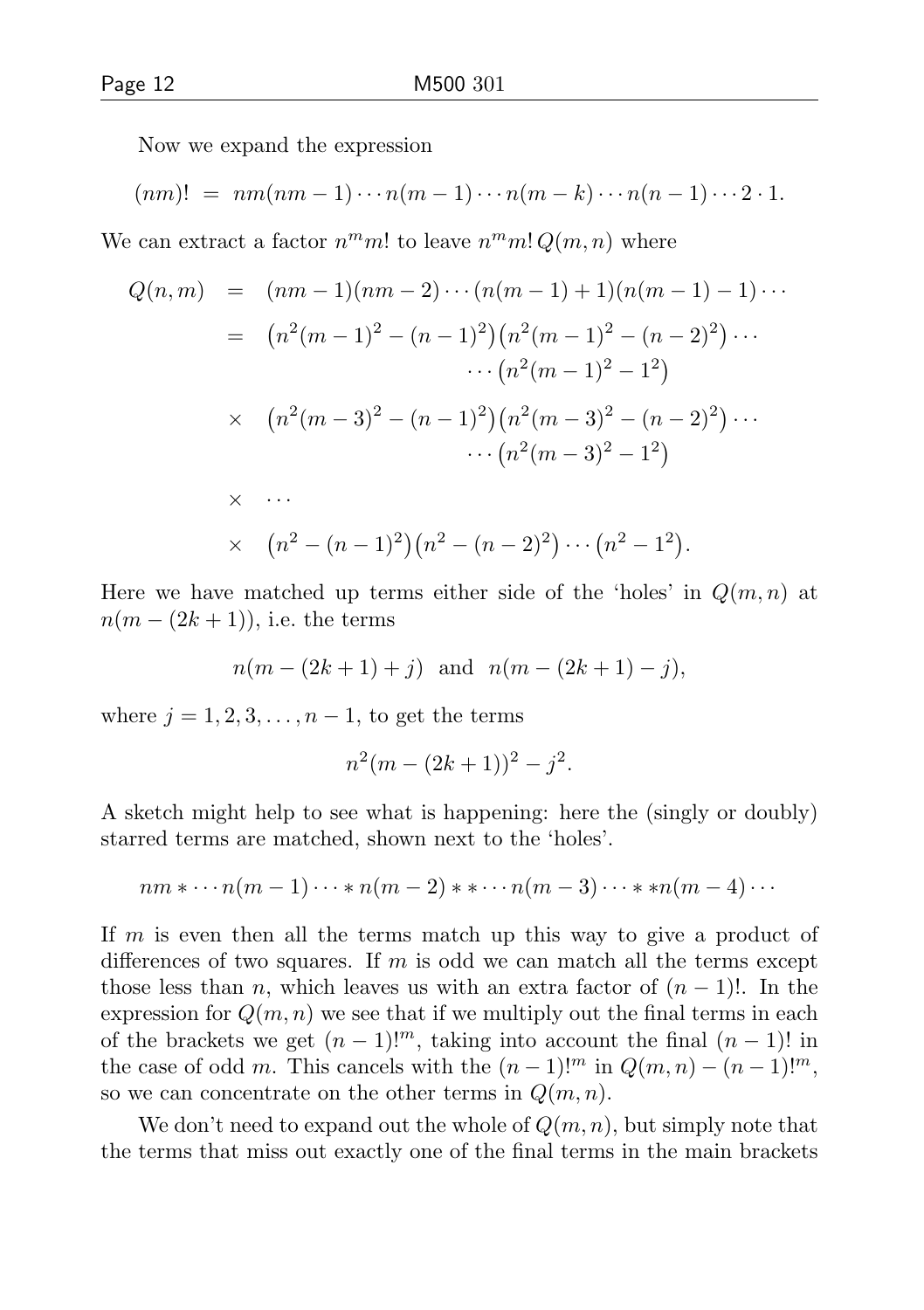bring a factor of  $n^2$ . Reducing  $Q(m, n) - (n-1)!^m$  modulo  $n^3$  we have

$$
n^{2} \sum_{k=1}^{[m/2]} (m - (2k - 1))^{2} (n - 1)!^{m} \sum_{j=1}^{n-1} \frac{1}{(n-j)^{2}}.
$$

We can ignore the sum involving  $m$  here. We consider the term

$$
(n-1)!
$$
 <sup>$n$</sup>   $\sum_{j=1}^{n-1} \frac{1}{j^2}$  (mod  $n$ ),

which contains the same terms as that above, modulo  $n$ . The inverted terms can be resolved using the fact that, for prime n and any  $j < n$  there is a unique  $j' < n$  such that  $jj' \equiv 1 \pmod{n}$ . Thus the final sum can be rewritten (mod  $n$ ) as

$$
\sum_{j=1}^{n-1} j^2 \pmod{n}
$$

which, by Lemma 2, is congruent to zero modulo  $n$ . Thus, since we have shown that

$$
Q(m, n) - (n - 1)!^m \equiv 0 \pmod{n^3}
$$

if *n* is prime, we see that  $n^{m+3}$  divides  $(nm)! - m!(n!)^m$ . If *n* is composite we use Lemma 1 to reach the same conclusion more directly.

# Problem 301.2 – Reciprocal sum

## Ted Gore

Show that if *n* is prime and  $n > 3$ , then

$$
(n-1)!\sum_{i=1}^{n-1} \frac{1}{i} \equiv 0 \pmod{n^2}
$$

and

$$
(n-1)! \sum_{1 \le i < j \le n-1} \frac{1}{ij} \equiv 0 \pmod{n}.
$$

See page [17](#page-3-0) for the next problem of this type.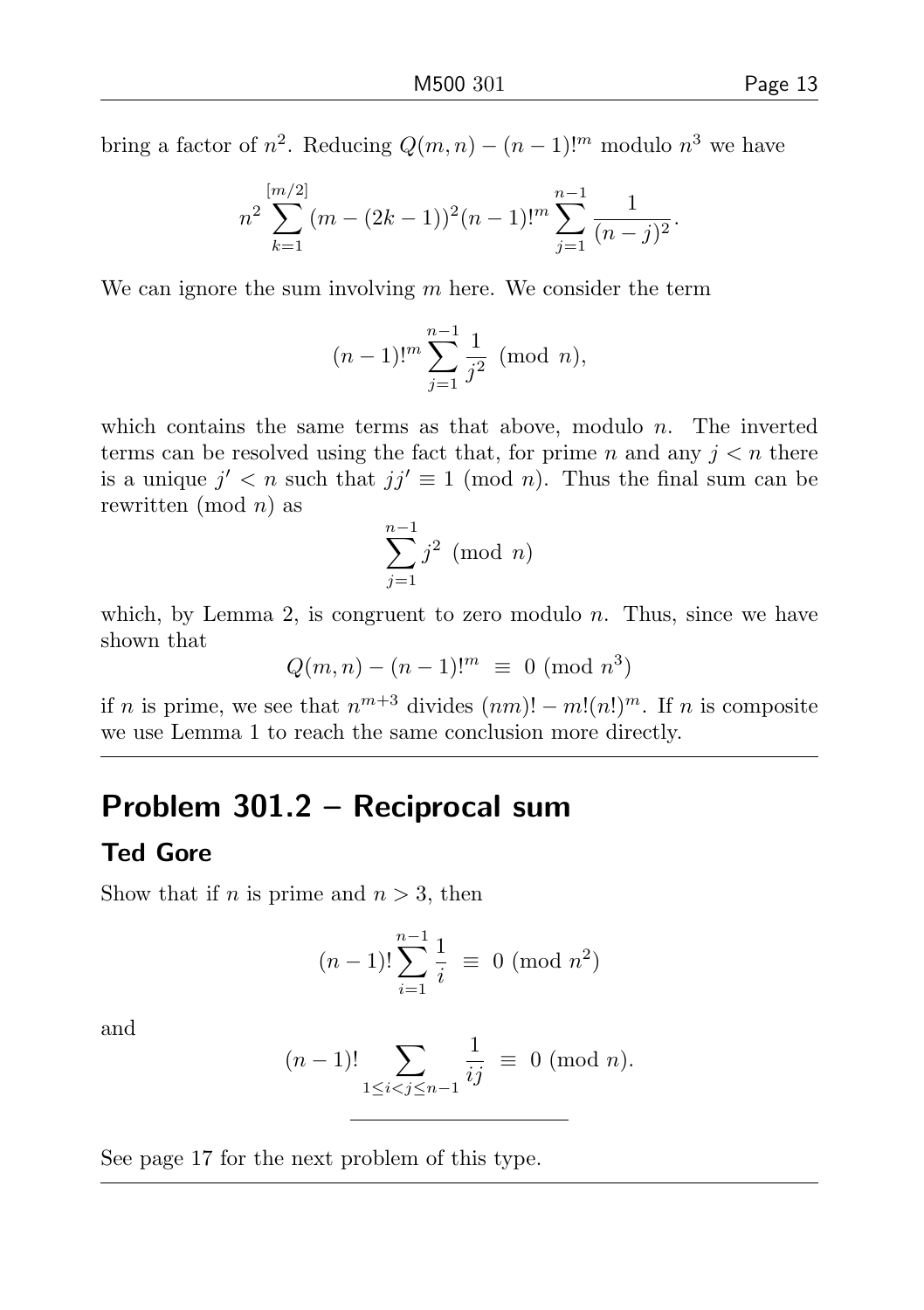# Solution 286.5 – Factorization

Given a positive integer n, denote by  $\phi(n)$  the number of positive integers  $m < n$  such that  $gcd(m, n) = 1$ . If we know the complete factorization of *n*, say  $n = p_1^{a_1} p_2^{a_2} \dots p_r^{a_r}$  with positive integers  $a_1, a_2, \dots, a_r$  and distinct primes  $p_1, p_2, \ldots, p_r$ , we can easily compute

$$
\phi(n) = (p_1 - 1)p_1^{a_1 - 1}(p_2 - 1)p_2^{a_2 - 1} \dots (p_r - 1)p_r^{a_r - 1}.
$$

Is this process reversible? Given n and  $\phi(n)$ , is it possible to construct the complete factorization of n without too much difficulty? If it is, try factorizing

 $n = 1586\,02481\,31293\,11974\,04552\,75968\,73607\,71145\,55549\,11334\,22976$ 68001 07012 76942 47700 99421 02756 52867 12646 06754 07200 60245 86133 22978 29252 68997 66323 73467 11294 88572 28050 70734 96620 00789 92252 73781

given that

 $\phi(n) = 1586\ 02481\ 31293\ 11974\ 04552\ 75968\ 61357\ 52500\ 38117\ 66204\ 95814$ 65893 63834 77320 84117 64608 84450 72128 92453 11845 67688 17202 39729 99520 14675 73124 90380 04713 14884 75595 39954 75897 02033 54901 63971 74000.

#### Peter Fletcher

If we try Maple's ifactor on n or  $\phi(n)$ , Maple gets stuck, so we need a different method.

Let N be some integer and consider  $N - \Phi(N)$ . If  $q_1, q_2$  and  $q_3$  are the prime factors of  $N$  with multiplicities  $a, b$  and  $c$ , then

$$
N - \Phi(N) = q_1^a q_2^b q_3^c - (q_1 - 1)q_1^{a-1}(q_2 - 1)q_2^{b-1}(q_3 - 1)q_3^{c-1}.
$$

If now we expand this and divide by  $N$ , we get

$$
\frac{N - \Phi(N)}{N} = \frac{q_1q_1 + q_1q_3 + q_2q_3 - q_1 - q_2 - q_3 + 1}{q_1 q_2 q_3}.
$$

Note that the denominator is the product of the prime factors ignoring the multiplicities. If now  $b = 1$  and  $c = 1$  and we divide N by  $q_1 q_2 q_3$ , the result will be  $q_1^{a-1}$ .

Turning to the question, it turns out that if we let the denominator of  $(n - \phi(n))/n$  be d and find  $n/d$ , this is an integer that happens to be a square of a prime: let this prime be  $p_1$ . Since  $p_1$  appears in d exactly once, we know that  $p_1^3$  divides *n*.

Let

$$
n_1 = \frac{n}{p_1^3}
$$
 and  $\phi_1(n_1) = \frac{\phi(n)}{(p_1 - 1)p_1^2}$ .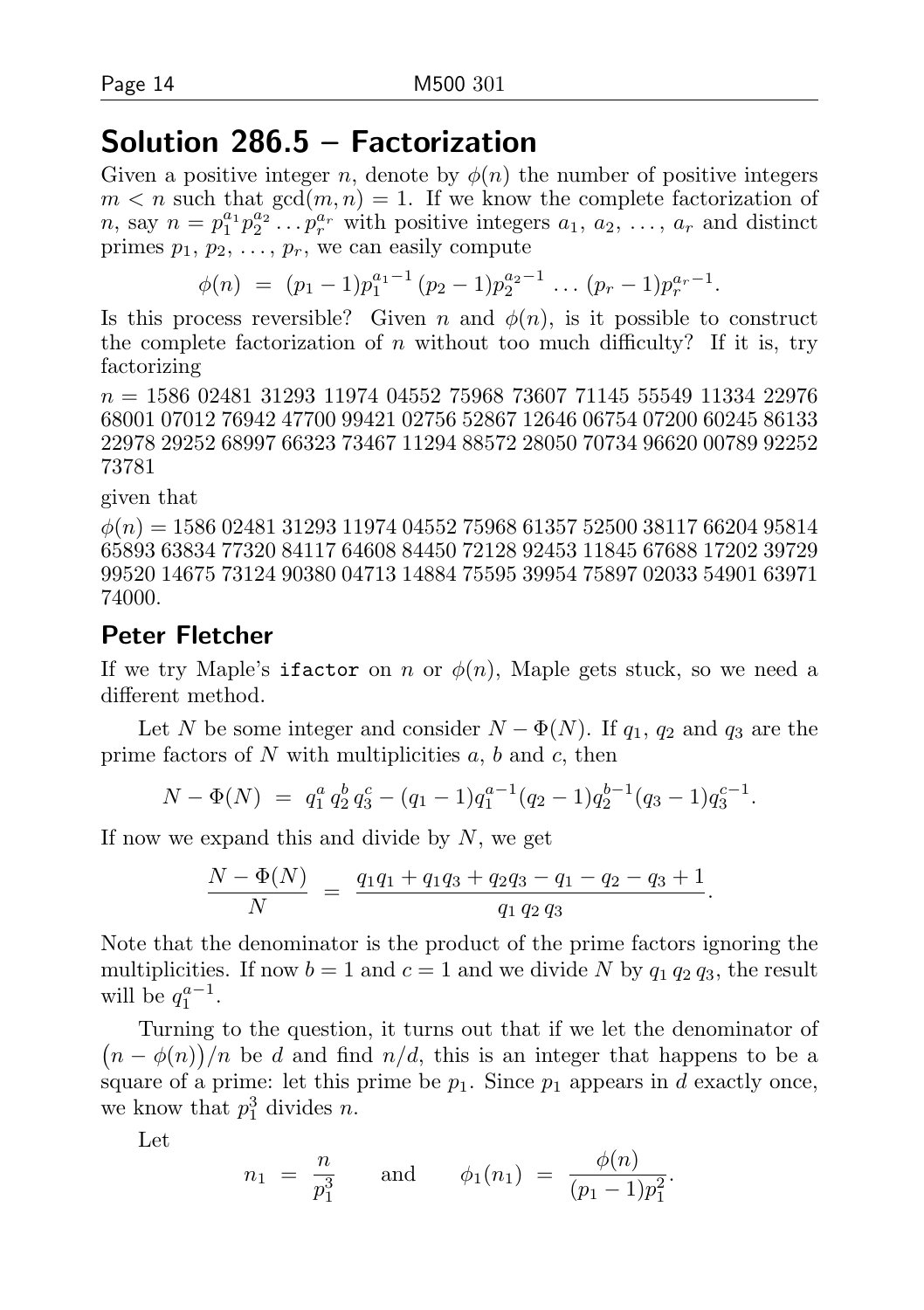We know that the rest of the prime factors of n, let them be  $p_2, p_3, \ldots$  each appear in  $n_1$  exactly once. This means that we must have

$$
\phi_1(n_1) = (p_2-1)(p_3-1)\cdots.
$$

We can still not use Maple's **ifactor** on  $n_1$ , but we can use it on  $\phi_1(n_1)$ : the result is 20 prime factors, 2 appearing three times. Each  $(p_i-1)$  is even, so there could be up to three more primes to find.

Let the prime factors of  $\phi_1(n_1)$  be denoted  $f_1, f_2, \ldots, f_{20}$ . A certain product of some of these, including at least one 2, will equal  $(p_2 - 1)$ , so if we then add 1 we shall get  $p_2$ .

We can loop through each of

$$
f_i+1, f_i f_j+1, f_i f_j f_k+1, \ldots
$$

in turn, for  $i, j, k, \ldots = 1, 2, \ldots, 20$  and test each product +1 to see if it is prime. If it is, we can then see if it divides  $n_1$ . If we do this, we very soon find  $(p_2 - 1)$  with five prime factors and hence  $p_2$ .

Let  $n_2 = n_1/p_2$ . Maple's ifactor does now work on  $n_2$  and the result is  $p_3$  and  $p_4$ .

To summarise,  $n = p_1^3 p_2 p_3 p_4$ , where *n* is per the question and

 $p_1 = 466435879660522367654413675211,$  $p_2 = 562422394447827908154562532159,$ 

 $p_3 = 494179332730633784520908832239,$ 

 $p_4 = 562324418721793120042174985351.$ 

## Problem 301.3 – Integers

#### Tony Forbes

For some integer  $q \geq 1$ , there are  $q + 1$  non-negative integers,  $n_1, n_2, \ldots$ ,  $n_{q+1}$  that satisfy

$$
q + \sum_{i=1}^{q+1} n_i = \sum_{i=1}^{q+1} i n_i = \sum_{i=1}^{q+1} i(i-1)n_i = q^2 + q.
$$

Show that  $n_1 = q^2 - 1$  and  $n_{q+1} = 1$ .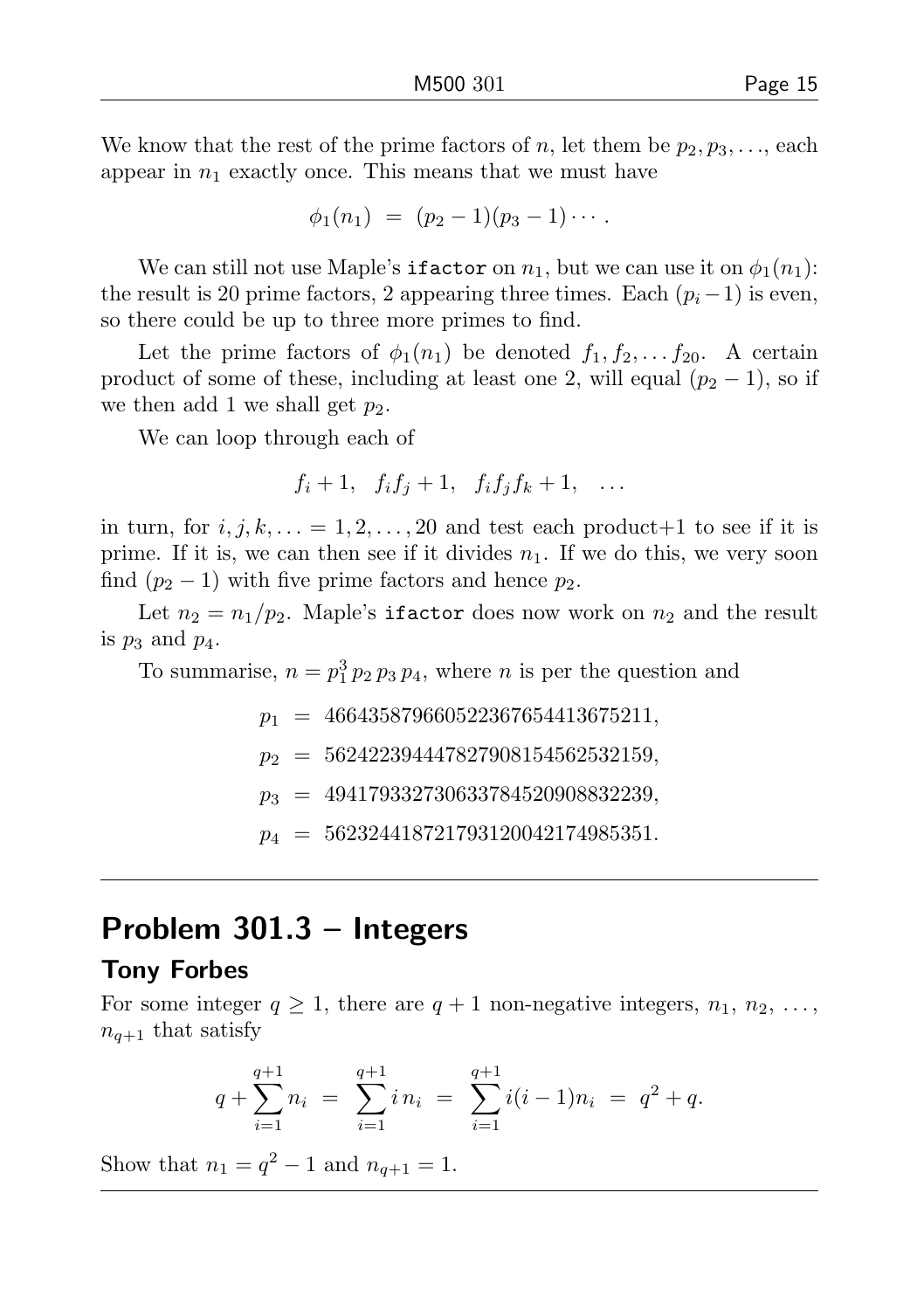# Lines in  $\mathbb{R}^3$  and vector fields on  $S^2$

#### Tommy Moorhouse

This investigation concerns a correspondence between sets of lines in  $\mathbb{R}^3$ and vector fields on the 2-sphere  $S^2$ . If we fix an origin in  $\mathbb{R}^3$ , real threedimensional space, we can characterise all its directed lines using pairs of vectors as follows. Let  $\vec{v}$  be the unique vector based at the origin meeting the line at right angles. Then let  $\vec{u}$  be a unit vector pointing along the line from the tip of  $\vec{v}$ , defining the direction of the line. The pair  $(\vec{v}, \vec{u})$ completely specifies the directed line. We have the conditions  $\vec{v} \cdot \vec{u} = 0$ , and  $\vec{u} \cdot \vec{u} = 1$ 

This specification can be used to define vector fields on part or (more interestingly) all of  $S^2$ . Given  $(\vec{v}, \vec{u})$  the unit direction vector  $\vec{u}$  gives a point of  $S^2$  and we define the tangent vector at this point to be  $\vec{v}$ . By construction  $\vec{v}$  is tangent to the sphere at the point defined by  $\vec{u}$ .

It is interesting to see what the correspondence looks like. Try sketching a set of lines (part of a ruled surface for example) and mark the corresponding vector field on a sketch of part of a sphere, or take your favourite vector field on  $S^2$  and see what the corresponding set of lines in  $\mathbb{R}^3$  looks like. Keep in mind that  $\vec{v}$  and  $\vec{u}$  must be perpendicular. One set of corresponding configurations is shown in Figure 1, where the lines (each line representing a pair of oppositely directed lines) pass through a single point P distinct from the origin, and the vector field vanishes at the poles but generally points 'north'.



Figure 1: Vector field on sphere and some of the corresponding lines.

Rotations of  $\mathbb{R}^3$  fixing the origin also change the vector field on  $S^2$  -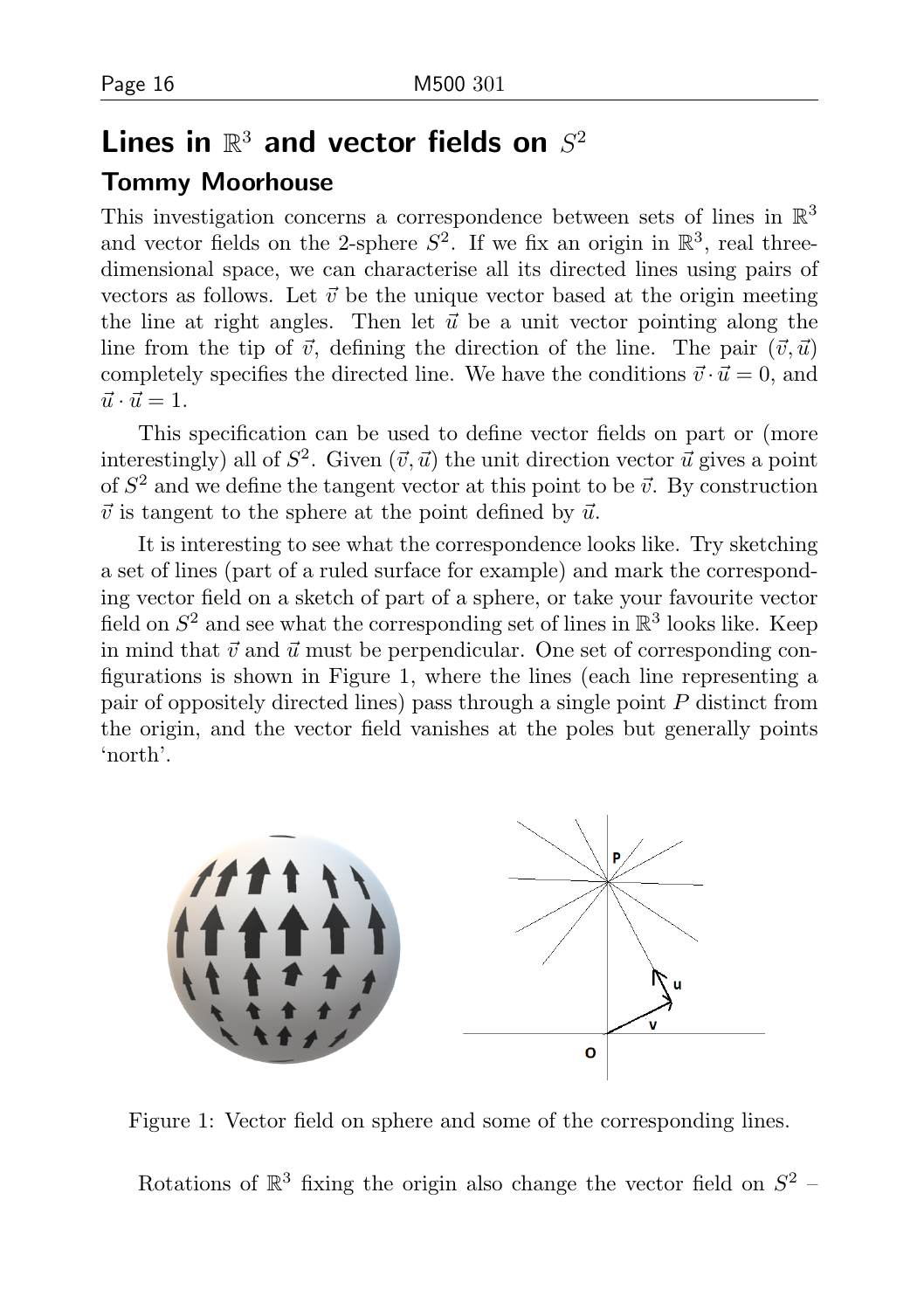perhaps you can investigate how. What happens if the origin is changed but the set of lines remains fixed? For example, in the case depicted in Figure 1 what happens when  $P$  is moved downwards to eventually coincide with the origin? With the origin fixed any point  $P$  determines a vector field on  $S<sup>2</sup>$  through the set of lines passing through it.

Let us call a set of lines that gives rise to a smooth vector field with isolated zeros on  $S^2$  through the above correspondence 'allowed'. What properties must an allowed set of lines have to ensure that the corresponding set of vectors forms a smooth vector field on the whole of  $S<sup>2</sup>$ ? Deduce from the properties of smooth vector fields on  $S<sup>2</sup>$  that any allowed set contains at least one directed line through the origin. Is the origin special or does any allowed set include at least one directed line passing through any given point of  $\mathbb{R}^3$ ?

Note The construction in this article was used by N. J. Hitchin to construct solutions to a set of equations arising in physics, and by others in the study of surfaces.

# Problem 301.4 – Triple reciprocal sum

#### Tony Forbes

(i) Suppose  $n$  is odd. Either show that

$$
(n-1)! \sum_{1 \le i < j < k \le n-1} \frac{1}{ijk} \equiv 0 \pmod{n},
$$

or find a counter-example.

(ii) Let  $n$  be a positive integer and let

$$
H_s(n) = 1 + \frac{1}{2^s} + \frac{1}{3^s} + \dots + \frac{1}{n^s}.
$$

Show that for any positive integer  $n$ ,

$$
\sum_{1 \le i < j < k \le n} \frac{1}{ijk} = \frac{H_1(n)^3 - 3H_1(n)H_2(n) + 2H_3(n)}{6}.
$$

This formula might be useful for dealing with (i). For not too large n, the MATHEMATICA function HarmonicNumber $[n,s]$  can be used to compute  $H_s(n)$  very rapidly.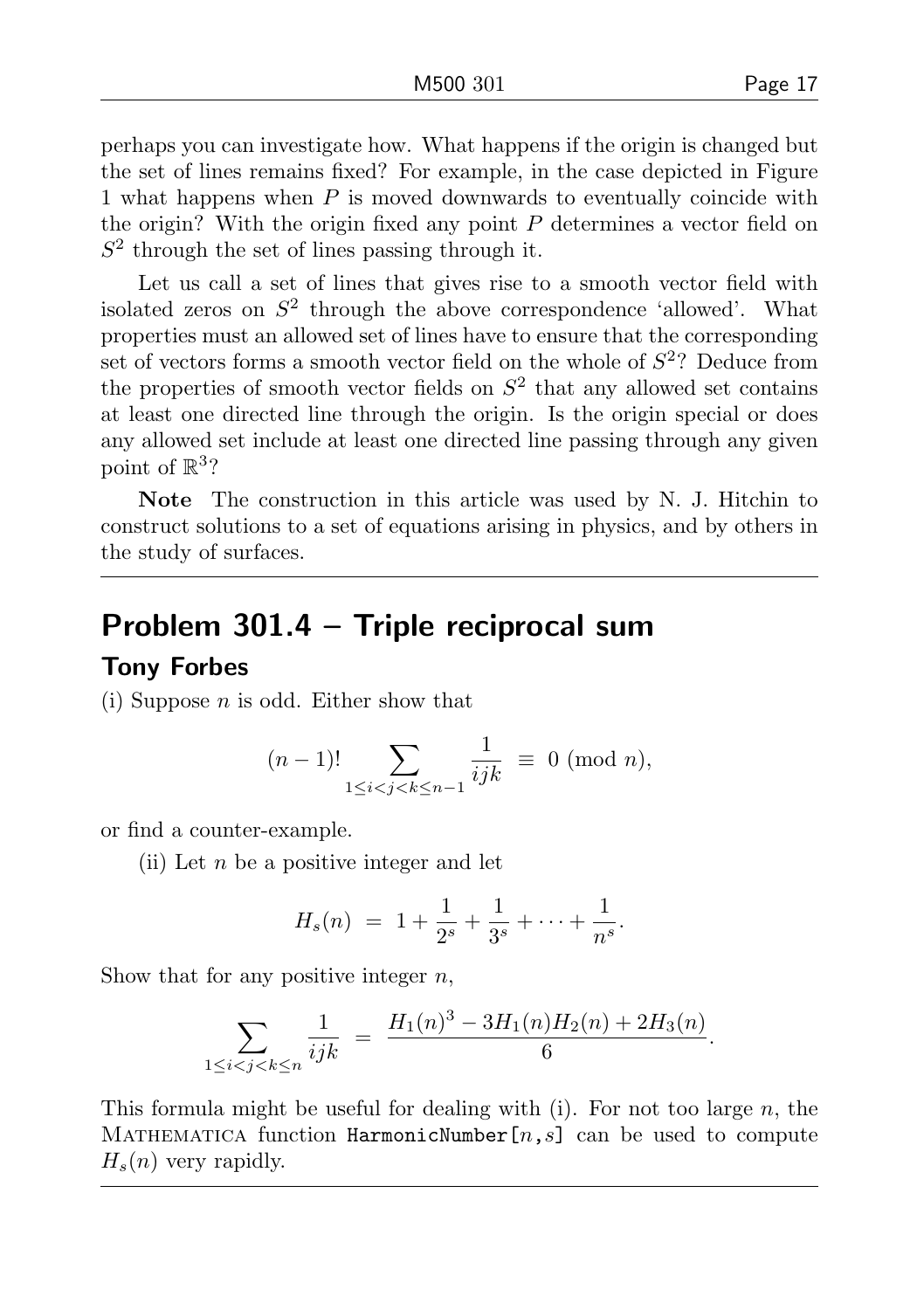# Solution 295.4 – A line and a circle Richard Gould



**Problem** The line  $\mathcal L$  makes an angle  $\theta$  with the horizontal, where  $0 <$  $\theta < \pi/2$ . A circle C lies below L, separated from it by 2 m. A particle is dropped from a variable point  $P$  above  $\mathcal C$  and falls under gravity a distance s to meet the circle at Q. Determine the fastest time of descent for the particle and show that it is independent of the radius of  $C$ . Gravity is constant and acts vertically down.

Construction *OM* is the perpendicular from the centre of the circle, O, to  $\mathcal{L}$ . Drop a perpendicular from M to meet the horizontal line through O at the point N. The angle  $\widehat{OMN}$  is equal to  $\theta$ .

**Solution** Let the magnitude of the acceleration due to gravity be  $q$ . Using the standard notation and equations of motion for constant linear acceleration we have

$$
v = gt, \quad v^2 = g^2 t^2 = 2gs,
$$
  

$$
t = \sqrt{\frac{2s}{g}}.
$$

giving

From which we see that, unsurprisingly, the fastest descent occurs when the vertical distance between the line and the circle is a minimum.

Establish a Cartesian coordinate system with origin at the centre of the circle  $O$  and let the radius of the circle be  $r$  m. The geometry of triangle OMN tells us that the coordinates of M are  $(-(2+r)\sin\theta,(2+r)\cos\theta)$ . Since  $\mathcal L$  has gradient tan  $\theta$ , the equation of  $\mathcal L$  is

$$
y - (2+r)\cos\theta = (x + (2+r)\sin\theta)\tan\theta,
$$
  

$$
y = x\tan\theta + \frac{2+r}{\cos\theta},
$$

from which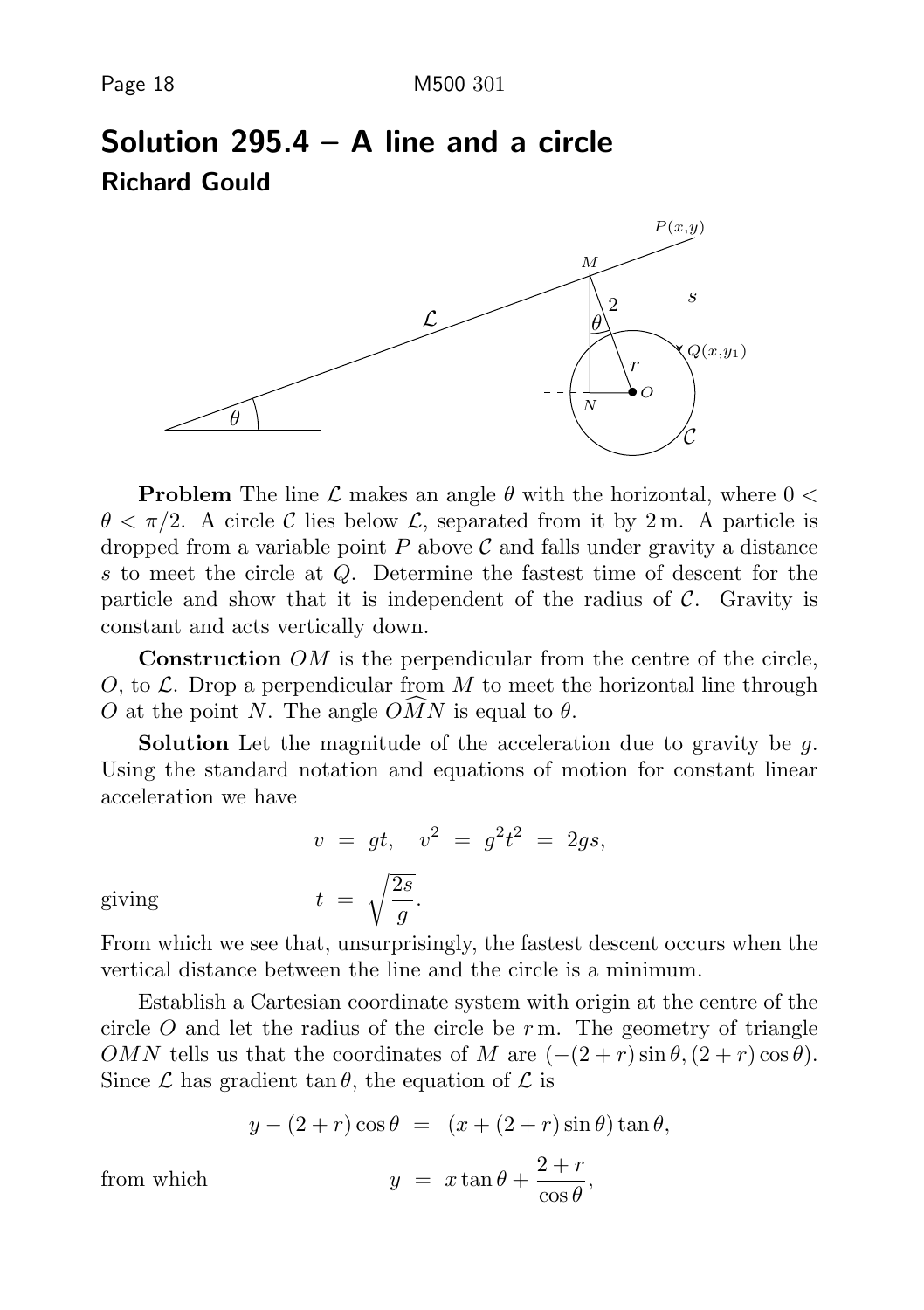The equation of the circle is, of course  $x^2 + y^2 = r^2$ . Referring to the diagram, we can now find the s-value for an arbitrary point  $P(x, y)$  on  $\mathcal{L}$ .

$$
s = y - y_1 = x \tan \theta + \frac{2+r}{\cos \theta} - \sqrt{r^2 - x^2}.
$$

To find the minimum distance we solve the equations

$$
\frac{\partial s}{\partial x} = \tan \theta + \frac{x}{\sqrt{r^2 - x^2}} = 0, \tag{1}
$$

$$
\frac{\partial s}{\partial r} = \frac{1}{\cos \theta} - \frac{r}{\sqrt{r^2 - x^2}} = 0, \tag{2}
$$

simultaneously. Equation (2) gives  $x = \pm r \sin \theta$ . Substituting into equation (1) gives

$$
\tan \theta \pm \frac{r \sin \theta}{\sqrt{r^2 (1 - \sin^2 \theta)}} = 0 \text{ for } x = -r \sin \theta \text{ only.}
$$

So there is a stationary point at  $x = -r \sin \theta$ . As this does not provide a constant solution for  $(r, x)$ there is no isolated local extremum. Indeed, the usual tests for classifying stationary points fail since the determinant of the Hessian matrix is zero (not demonstrated here) and the matrix itself has a zero eigenvalue.

A 3-D plot, generated by Maple, shows us what is going on.

Plot of  $s(r, x)$  for  $\theta = \pi/6$ 



From the plot we see that there is a minimum in the x-r plane (i.e. s constant) for each value of r and these all appear to lie in the same  $s-r$ plane. We can confirm the minimum by the second derivative test.

$$
\frac{\partial^2 s}{\partial x^2} = \frac{\sqrt{r^2 - x^2} + \frac{2x^2}{2\sqrt{r^2 - x^2}}}{r^2 - x^2} = \frac{r^2}{(r^2 - x^2)^{3/2}} > 0,
$$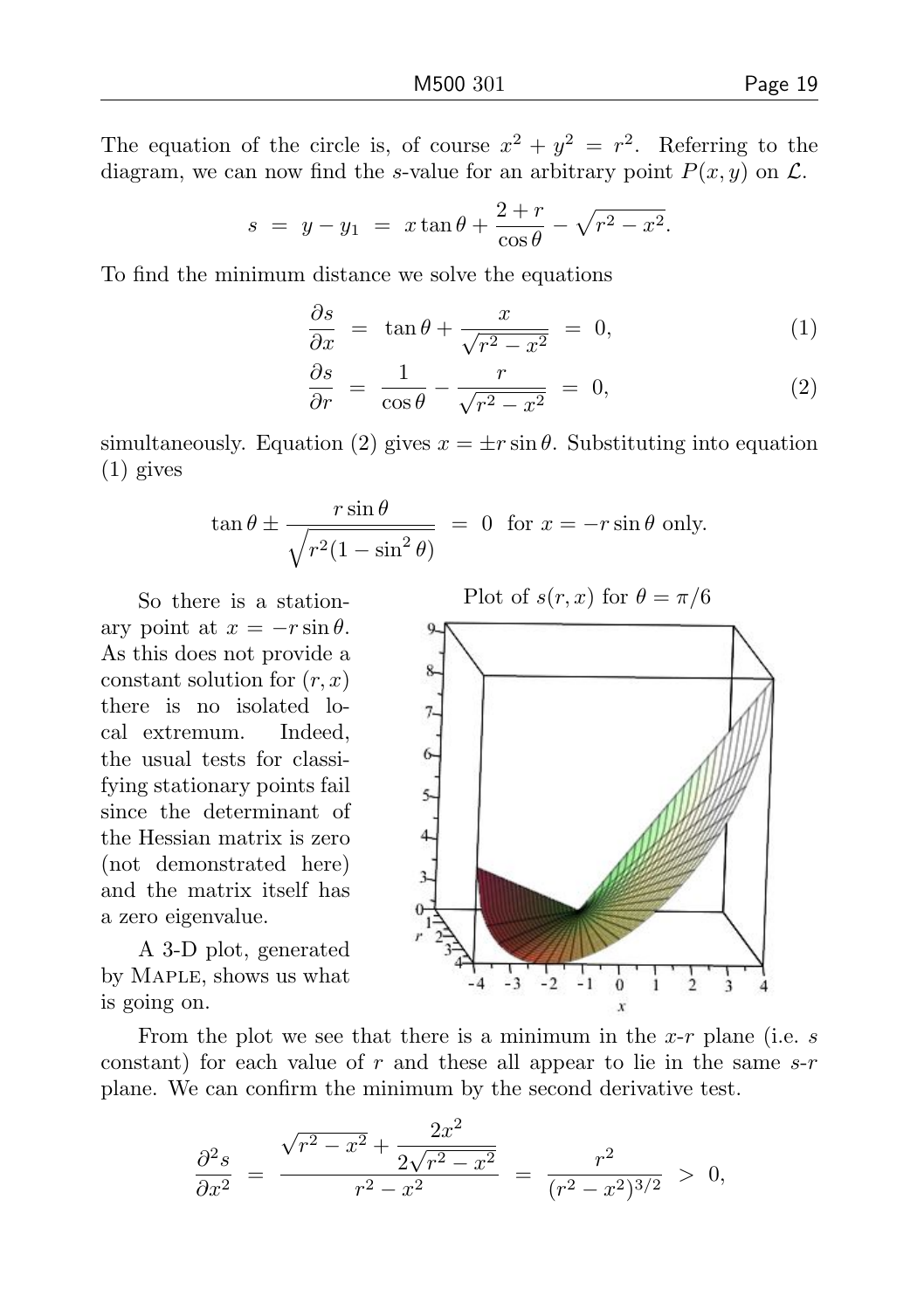The minimum value of s and the resulting time of descent are given by

$$
s_{\min} = -r \frac{\sin^2 \theta}{\cos \theta} + \frac{2+r}{\cos \theta} - r \cos \theta
$$
  
= 
$$
\frac{2+r - r(\sin^2 \theta + \cos^2 \theta)}{\cos \theta} = \frac{2}{\cos \theta}.
$$
  

$$
t_{\min} = \frac{2}{\sqrt{g \cos \theta}},
$$

And

which establishes that  $t_{\min}$  is independent of r.

Footnote I learned a salutory lesson from this experience. I always advise my students to spend a few moments thinking about a problem before embarking on the obvious method of solution and reconsider their approach if the working becomes difficult. Although the above was far from intractable, I had a nagging feeling as I worked through it that there might be a simpler, geometric solution. I was in Covid-19 lockdown at the time and sharing puzzles with a friend and colleague who produced the following solution, having first demonstrated as above that the problem only required identification of the shortest descent path.



**Construction** Let *OM* instersect the circle at A. Draw  $\mathcal{L}_2$ , the tangent to the circle at A, intersecting  $PQ$  at R. Draw a vertical line through A to meet  $\mathcal L$  at  $B$ .

**Solution** Since  $\mathcal{L}_2$  is perpendicular to OM it is parallel to  $\mathcal{L}$ . From the point P the descent path to the circle is  $PR + RQ$  but  $PRAB$  is a parallelogram and so  $PR = BA$ . Since, for all points P on  $\mathcal L$  above the circle, the distance  $RQ$  is positive or zero, the minimum descent is from  $B$ with a descent height of  $BA = 2/\cos\theta$ . The rest follows. Clearly this was an occasion when I should have followed my own advice!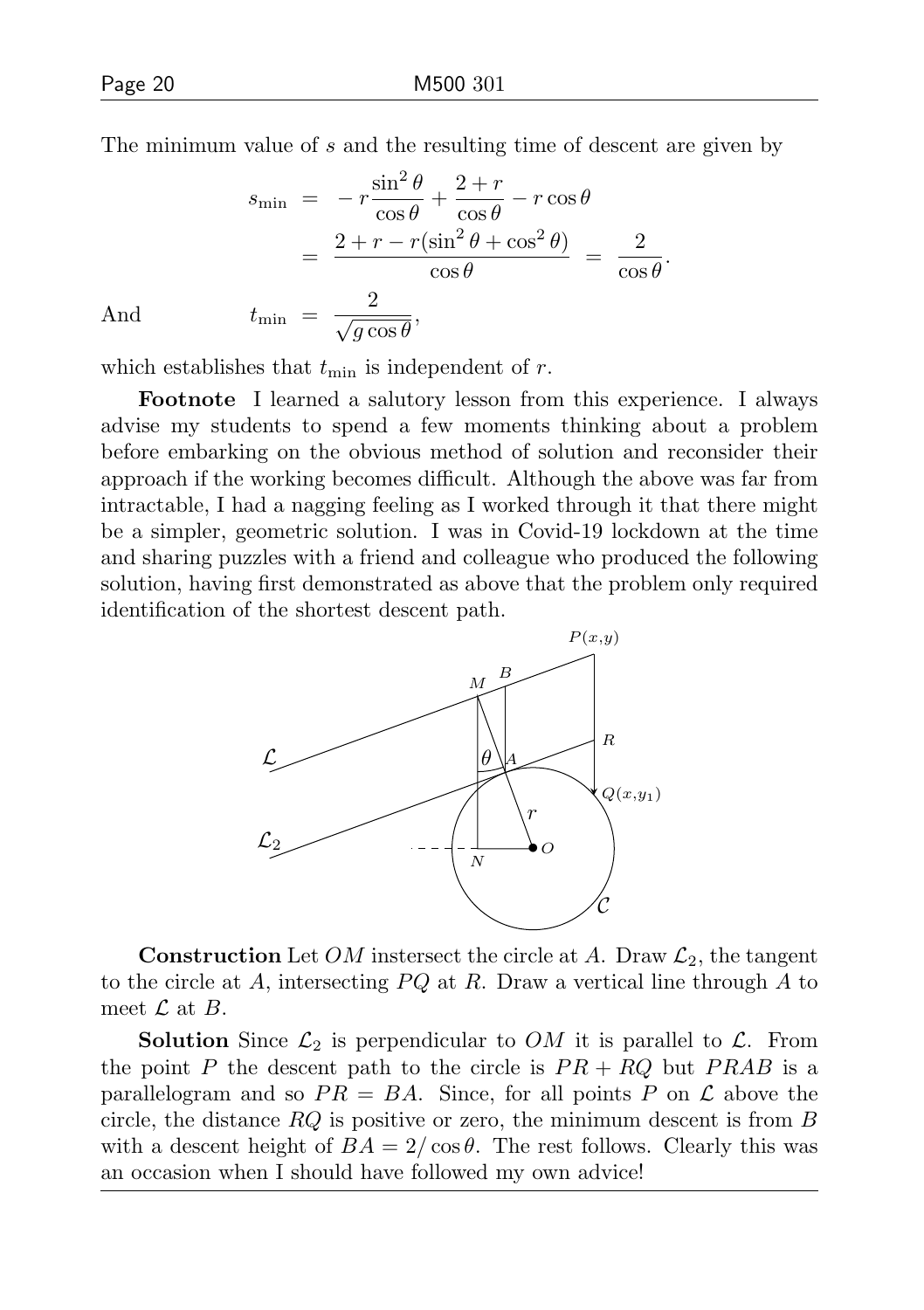# Solution 280.3 – Digits

List all the d-digit numbers in base  $d+1$  (actually any base larger than d will do) that satisfy all of the following. (i) The digits are in non-increasing order reading left to right; (ii) the difference between consecutive digits is either 0 or 1; (iii) the units digit is 0 or 1. How long is the list?

### Steve Moon

Let's start by working through a specific example. I chose base 5. Including zero as 0000, there are 16 four-digit numbers whose digits satisfy the three criteria.

0000 1110 1111 2221 1000 2110 2111 3221 1100 2210 2211 3321 2100 3210 3211 4321

There are 8 three-digit numbers in base 5 whose digits meet the criteria and these also provide the list of permitted three-digit numbers in base 4.

```
000 111 100 211 110 221 210 321
```
There are 4 two-digit numbers in base 5 meeting the requirements and these also provide the list of permitted two-digit numbers in bases 4 and 3.

#### 00 11 10 21

We conjecture that the number of allowable  $d$ -digit numbers in base  $d+1$  is  $2^d$ . Furthermore, for any base  $d+k$ ,  $k>1$ , the number of allowable d-digit numbers is  $2^d$ . The reasoning is as follows: for base  $d+1$ , starting in the units column as required with either 0 or 1, each of these permits two options for entry into the next column. Then each entry in this second column permits two entries in the third column, and so on for up to  $d$ columns.

# Problem 301.5 – Matrix powers

#### Tony Forbes

For integer  $n \geq 3$ , let A be an  $n \times n$  matrix whose r-th row is [0 1 0 0 ... 0 1] rotated right by  $r-1$  places. Show that for  $h = 1, 2, ..., n-1$  and  $i = 1$ ,  $2, \ldots, n$ , we have

$$
[Ah]_{i,i} = \begin{cases} 0 & \text{if } h \text{ is odd,} \\ \binom{h}{h/2} & \text{if } h \text{ is even.} \end{cases}
$$

Can you extend this formula to  $n \leq h \leq 2n - 1$ ?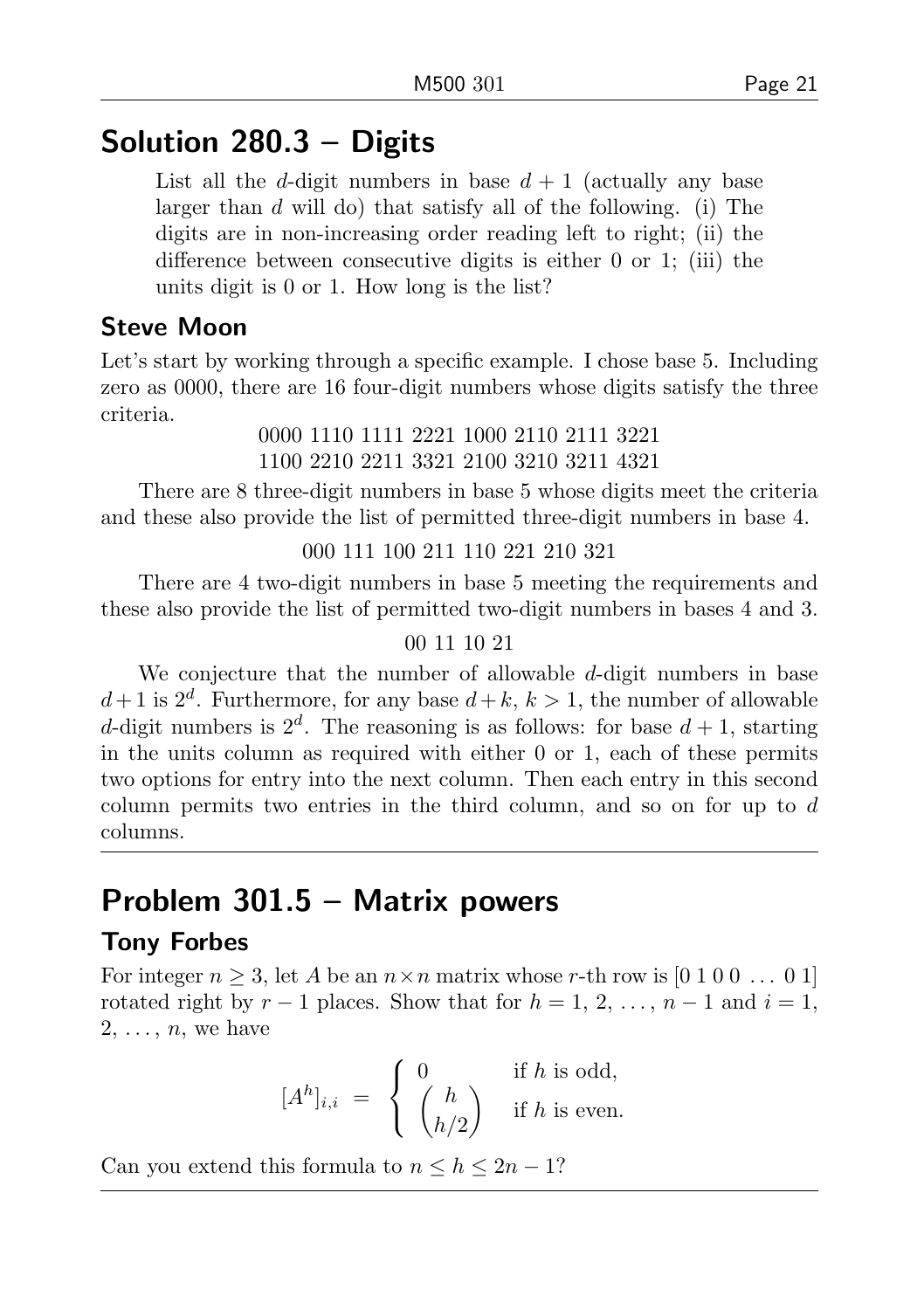# Solution  $297.1 -$  Matrix square root

Suppose  $n \in \{2, 3, 4, \dots\}$  and  $\alpha, \beta$  are real numbers such that  $\alpha - \beta > 0$  and  $\alpha + (n-1)\beta > 0$ . Let M be the  $n \times n$  matrix whose diagonal entries are all  $\alpha$  and whose other entries are all β. Find a square root for M, i.e. a matrix S such that  $S^2 = M$ .

#### Tommy Moorhouse

We can write the matrix M as  $(\alpha - \beta)\mathbb{I} + \beta \mathbb{U}$  where U is the  $n \times n$  of 1s. We we can write the matrix *M* as  $(\alpha - \beta)^{\mu} + \beta \sigma$  where  $\sigma$  is the *n* x *n* of is. We observe that  $\mathbb{U}^2 = n\mathbb{U}$ . We look for a solution of the form  $(\sqrt{\alpha - \beta})(\mathbb{I} + x\mathbb{U})$ ; that is,

$$
\mathbb{I} + \frac{\beta}{\alpha - \beta} \mathbb{U} = (\mathbb{I} + x\mathbb{U})^2.
$$

Expanding the right hand side we see that we must have

 $nx^2 + 2x - 4 = 0$ 

where  $A = \frac{\beta}{\alpha - \beta}$ . Solving for x we have

$$
x = \frac{1}{n} \left( \sqrt{nA+1} - 1 \right) = \frac{1}{n\sqrt{\alpha - \beta}} \left( \sqrt{\alpha + (n-1)\beta} - \sqrt{\alpha - \beta} \right).
$$

Finally, the required square root is

$$
\left(\sqrt{\alpha-\beta}\right)\mathbb{I}+\frac{1}{n}\left(\sqrt{\alpha+(n-1)\beta}-\sqrt{\alpha-\beta}\right)\mathbb{U}.
$$

The conditions on  $\alpha$  and  $\beta$  make both square roots real.

#### Reinhardt Messerschmidt

Let  $J$  and  $1$  be the all-1 matrix and all-1 column vector respectively, with their dimensions determined by the context. Note that  $M = (\alpha - \beta)I + \beta J$ . The diagonalization of M is

$$
M = \begin{bmatrix} 1 & \mathbf{1}^T \\ \mathbf{1} & -I \end{bmatrix} \begin{bmatrix} \alpha + (n-1)\beta & \mathbf{0}^T \\ \mathbf{0} & (\alpha - \beta)I \end{bmatrix} \begin{bmatrix} 1 & \mathbf{1}^T \\ \mathbf{1} & -I \end{bmatrix}^{-1}
$$
  
= 
$$
\begin{bmatrix} 1 & \mathbf{1}^T \\ \mathbf{1} & -I \end{bmatrix} \begin{bmatrix} \alpha + (n-1)\beta & \mathbf{0}^T \\ \mathbf{0} & (\alpha - \beta)I \end{bmatrix} \begin{bmatrix} n^{-1} & n^{-1}\mathbf{1}^T \\ n^{-1}\mathbf{1} & n^{-1}J - I \end{bmatrix}.
$$

A square root for  $M$  is therefore

$$
S = \begin{bmatrix} 1 & \mathbf{1}^T \\ \mathbf{1} & -I \end{bmatrix} \begin{bmatrix} \sqrt{\alpha + (n-1)\beta} & \mathbf{0}^T \\ \mathbf{0} & (\sqrt{\alpha - \beta})I \end{bmatrix} \begin{bmatrix} n^{-1} & n^{-1}\mathbf{1}^T \\ n^{-1}\mathbf{1} & n^{-1}J - I \end{bmatrix}
$$

$$
= (\sqrt{\alpha - \beta})I + n^{-1}(\sqrt{\alpha + (n-1)\beta} - \sqrt{\alpha - \beta})J.
$$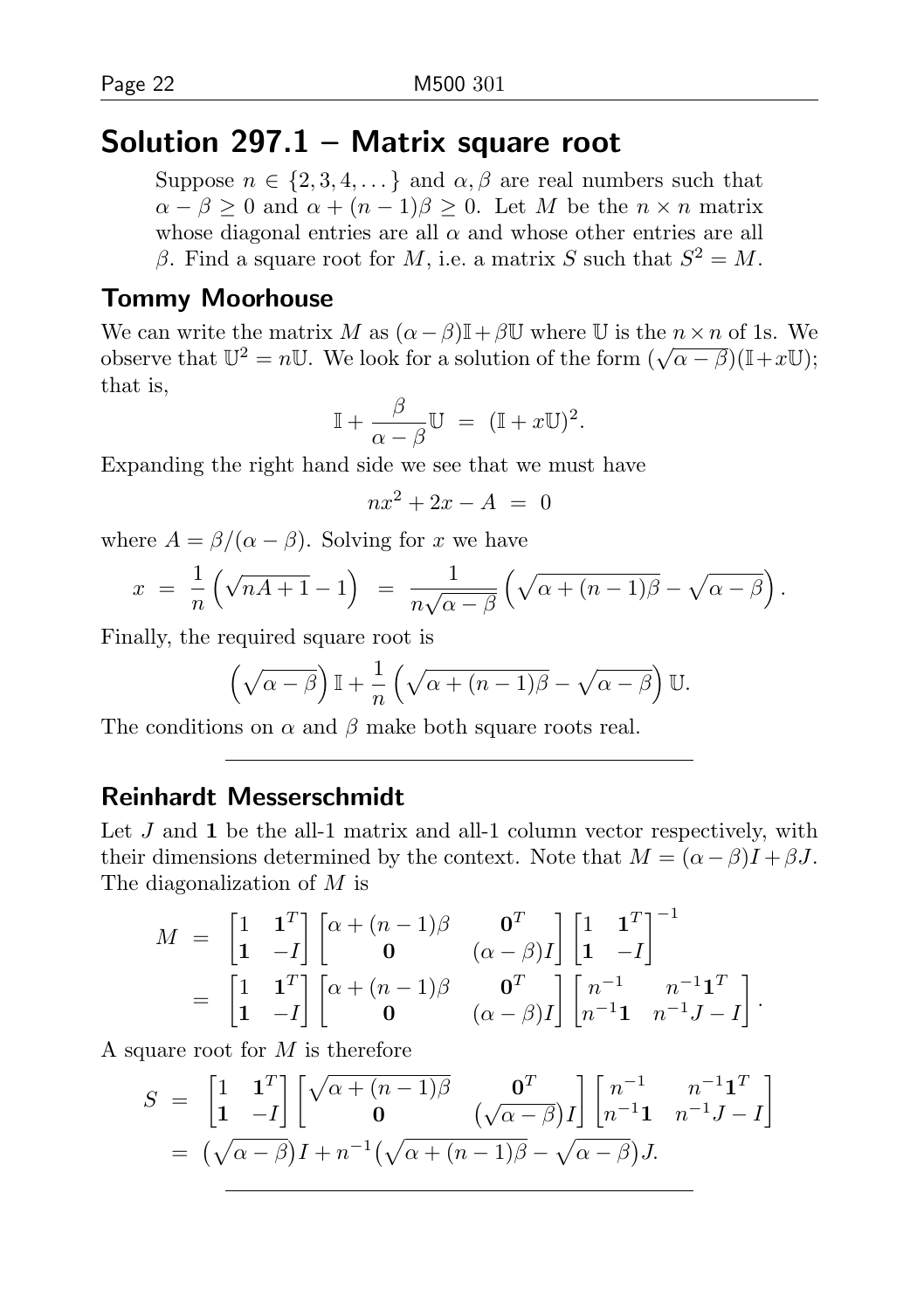#### Stuart Walmsley

#### Introduction

The determinant corresponding to the matrix in this problem has been the subject of two previous problems, 282.5 and 283.2, to each of which I gave a solution, in issues 284 and 288 respectively. The same method can be used to solve the present problem. In square matrix  $M$ , the diagonal elements are all equal to  $\alpha$  and the off diagonal elements to  $\beta$ . A matrix T, given in the earlier work, leads to  $D$ , a diagonal form of  $M$ :

$$
TMT^{-1} = D \tag{1}
$$

in which all  $d_{i,k} = 0$  for  $j \neq k$ . The square root of D is then the diagonal matrix  $R$  in which each diagonal element is the square root of the corresponding element in  $D$ . Inverting  $(1)$ ,

$$
T^{-1}DT = M, \quad T^{-1}RRT = M, \quad T^{-1}RTT^{-1}RT = M,
$$

so that  $T^{-1}RT = S$  is a square root of M.

#### The Transformation Matrix

It has been shown in the solutions to several previous problems that a matrix of the form  $M$  can be diagonalized by a matrix  $T$ , each element of which is proportional to an *n*th root of one, *n* being the dimension of the matrix. The matrix elements of  $T$  are most simply expressed if the rows and columns are labelled 0 to  $n-1$ . In what follows

$$
e_j = \exp(2\pi i j/n), \quad j = 0, 1, ..., n-1.
$$

and, in particular

$$
e_{jk} = \exp(2\pi i jk/n).
$$

From the general properties of roots of one, it is noticed that

$$
e_0 = 1
$$
 and  $e_1 + e_2 + \cdots + e_{n-1} = -1$ .

Then

$$
T_{j,k} = n^{-1/2} e_{jk}.
$$

An element in the inverse matrix  $T^{-1}$  is given by

$$
T_{j,k}^{-1} \,\,=\,\,T_{k,j}^*
$$

in which ∗ represents the complex conjugate.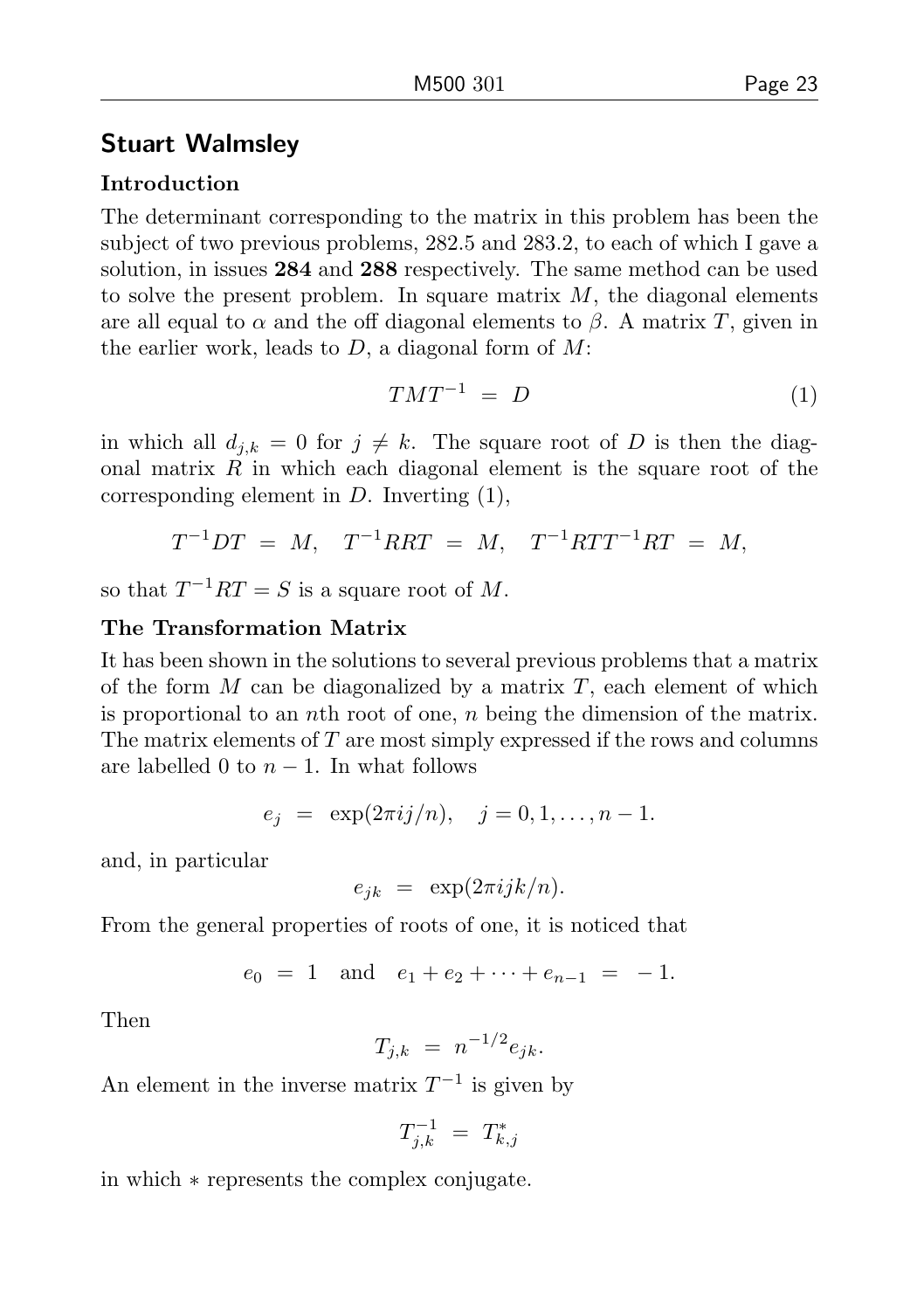#### Solution

We have

$$
M_{j,j} = \alpha, \qquad M_{j,k} = \beta, \quad j \neq k,
$$
  
\n
$$
T_{j,k} = n^{-1/2} \exp(2\pi i jk/n),
$$
  
\n
$$
D_{0,0} = \alpha + (n-1)\beta, \qquad D_{j,j} = \alpha - \beta, \quad j > 0,
$$
  
\n
$$
R_{0,0} = \sqrt{D_{0,0}}, \qquad R_{j,j} = \sqrt{D_{j,j}}, \quad j > 0,
$$
  
\n
$$
nS_{j,j} = R_{0,0} + (n-1)R_{1,1}, \qquad nS_{j,k} = R_{0,0} - R_{1,1}, \quad j \neq k,
$$
  
\n
$$
M = S^2, \qquad \alpha = S_{j,j}^2 + (n-1)S_{j,k}^2, \qquad \beta = 2S_{j,j}S_{j,k} + (n-2)S_{j,k}^2.
$$

#### An Example

$$
M_{j,j} = 5, \t M_{j,k} = 1, \t n = 5,
$$
  
\n
$$
D_{0,0} = 9, \t D_{1,1} = 4,
$$
  
\n
$$
R_{0,0} = 3, \t R_{1,1} = 2,
$$
  
\n
$$
S_{j,j} = 11/5, \t S_{j,k} = 1/5,
$$
  
\n
$$
M_{j,j} = 121/25 + 4/25 = 5, \t M_{j,k} = 22/25 + 3/25 = 1.
$$

Another Example

$$
M_{j,j} = 5, \t M_{j,k} = 2, \t n = 4,
$$
  
\n
$$
D_{0,0} = 11, \t D_{1,1} = 3,
$$
  
\n
$$
R_{0,0} = \sqrt{11}, \t R_{1,1} = \sqrt{3},
$$
  
\n
$$
S_{j,j} = (\sqrt{11} + 3\sqrt{3})/4, \t S_{j,k} = (\sqrt{11} - \sqrt{3})/4,
$$
  
\n
$$
M_{j,j} = (38 + 42)/16 = 5, \t M_{j,k} = (4 + 28)/16 = 2.
$$

# Problem 301.6 – Almost skew-symmetric matrix

#### Tony Forbes

Let  $M$  be a square matrix of dimension  $n$  with integer entries such that  $M_{i,j} = -M_{j,i}$  for  $1 \leq i,j \leq n$  except for one of the diagonal entries,  $i = j = d$  say, in which case  $M_{d,d} = p$ .

Show that (i) when  $n$  is even the determinant of  $M$  is a square; (ii) when *n* is odd the determinant of M is  $pq^2$  for some integer q.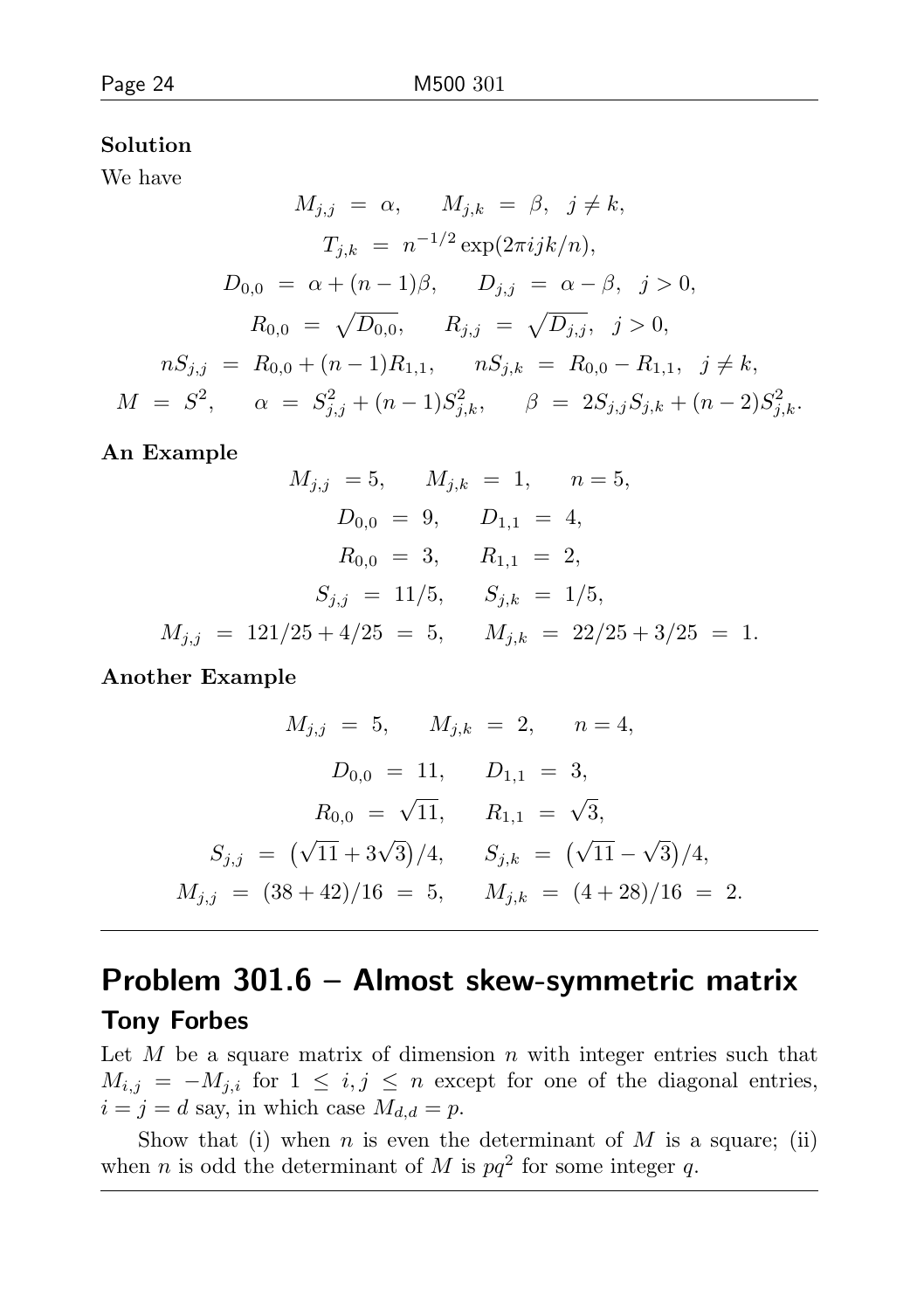# Problem 301.7 – Legendre symbol sum

#### Tony Forbes

Suppose p is prime and  $p \equiv 5 \pmod{24}$ . Show that

$$
\sum_{n=1}^{(p-1)/6} n\left(\frac{n}{p}\right) = 0,
$$

where  $\left(\frac{n}{n}\right)$ p is the Legendre symbol. In case it might be useful, recall that when  $1 \leq n < p$  we have  $\pm 1 = \left(\frac{n}{p}\right)$ p  $\Big) \equiv n^{(p-1)/2} \pmod{p}$ . More generally,

find  $(a, m, d)$  such that

$$
\sum_{n=1}^{(p-1)/d} n\left(\frac{n}{p}\right) = 0 \quad \text{for prime } p \equiv a \pmod{m}.\tag{1}
$$

For example, (1) holds when  $(a, m, d) = (1, 4, 1)$  since

$$
\left(\frac{-1}{p}\right) = 1 \text{ and hence } n\left(\frac{n}{p}\right) + (-n)\left(\frac{-n}{p}\right) = 0.
$$

The triple  $(a, m, d) = (7, 8, 2)$  occurs in QARCH 112 (2019). Apart from silly cases, such as  $(0, 2, 2)$  for example, and trivial extensions of  $(1, 4, 1)$ ,  $(7, 8, 2)$  and  $(5, 24, 6)$ , such as  $(847, 960, 2)$  for example, I do not know of any others.

# Problem 301.8 – Prime product

#### Tony Forbes

Let  $P_n$  denote the *n*-th prime. Consider the product

$$
F(N) = \prod_{i=0}^{N} \frac{P_{4i+1}}{P_{4i+2}} \frac{P_{4i+4}}{P_{4i+3}}.
$$

Thus

$$
F(0) = \frac{2}{3} \cdot \frac{7}{5} = 0.933333, \ F(1) = \frac{2}{3} \cdot \frac{7}{5} \cdot \frac{11}{13} \cdot \frac{19}{17} = 0.882655, \ F(2) = 0.835527,
$$

and so on. Can  $F(N)$  ever exceed 1?